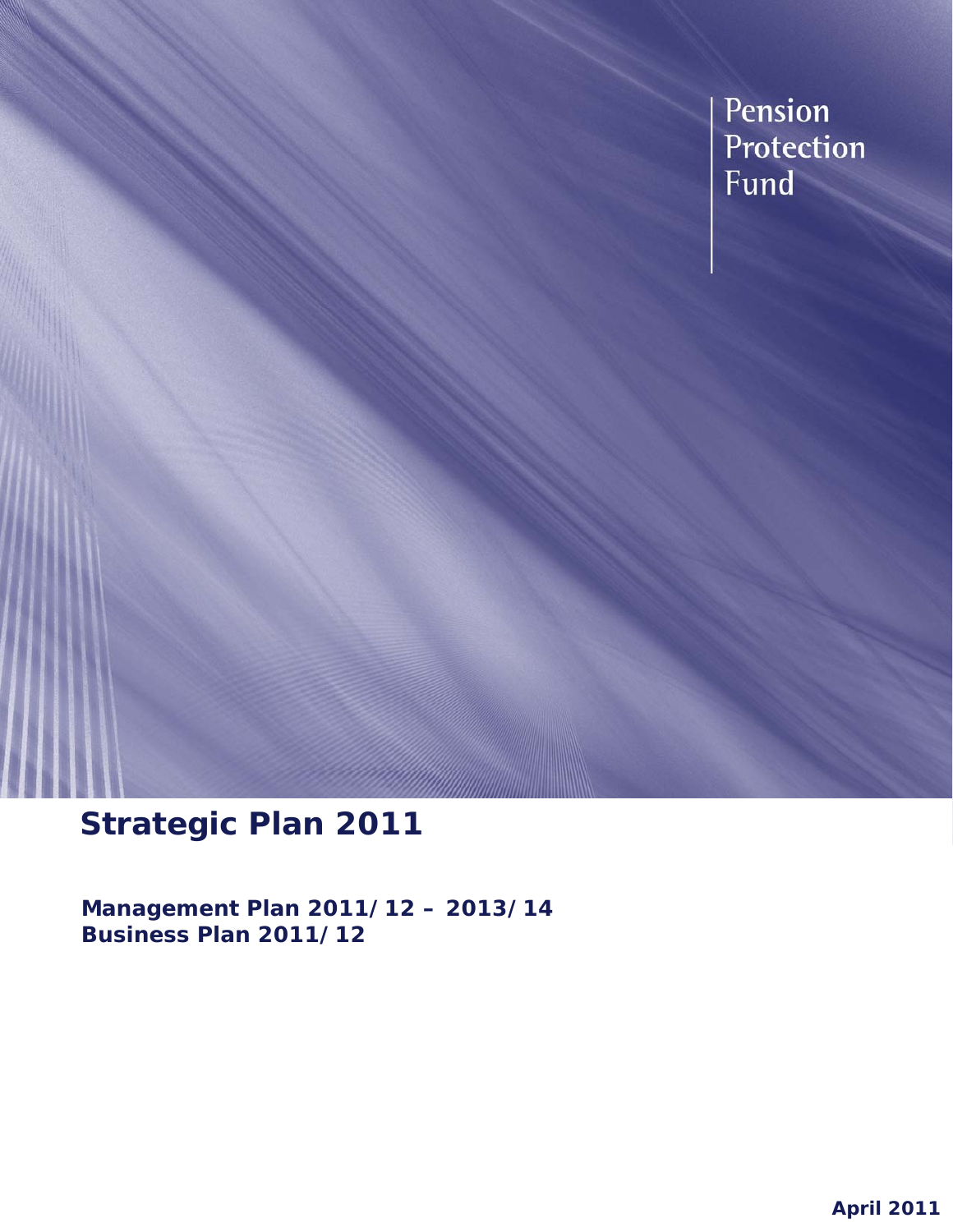## **Contents**

| 3.1                                                                                     |  |
|-----------------------------------------------------------------------------------------|--|
| Manage schemes through the assessment and wind-up processes in a timely<br>3.2          |  |
|                                                                                         |  |
| Meet our funding target through prudent and effective management of our<br>3.3          |  |
|                                                                                         |  |
| Set and collect an appropriate levy and allocate it fairly 10                           |  |
| 3.4                                                                                     |  |
| 3.5<br>Maintain our reputation by communicating clearly what we do and why  11          |  |
| Be an efficient and effective organisation where staff are recognised and valued<br>3.6 |  |
| 11                                                                                      |  |
| 3.7<br>Maintain effective risk management in all areas of PPF business 12               |  |
|                                                                                         |  |
| 4.1                                                                                     |  |
| 4.2                                                                                     |  |
|                                                                                         |  |
|                                                                                         |  |
|                                                                                         |  |
|                                                                                         |  |
|                                                                                         |  |
| 4.3                                                                                     |  |
| 5.                                                                                      |  |
| Manage schemes through the assessment and wind-up processes in a timely<br>5.1          |  |
|                                                                                         |  |
| Meet our funding target through prudent and effective management of our<br>5.2          |  |
|                                                                                         |  |
| 5.3                                                                                     |  |
| Maintain our reputation by communicating clearly what we do and why.  21<br>5.4         |  |
| Be an efficient and effective organisation where staff are recognised and<br>5.5        |  |
|                                                                                         |  |
| 5.6<br>Maintain effective risk management in all areas of PPF business 22               |  |
| 6.                                                                                      |  |
| 6.1                                                                                     |  |
| 6.2                                                                                     |  |
| 6.3                                                                                     |  |
| 6.4                                                                                     |  |
|                                                                                         |  |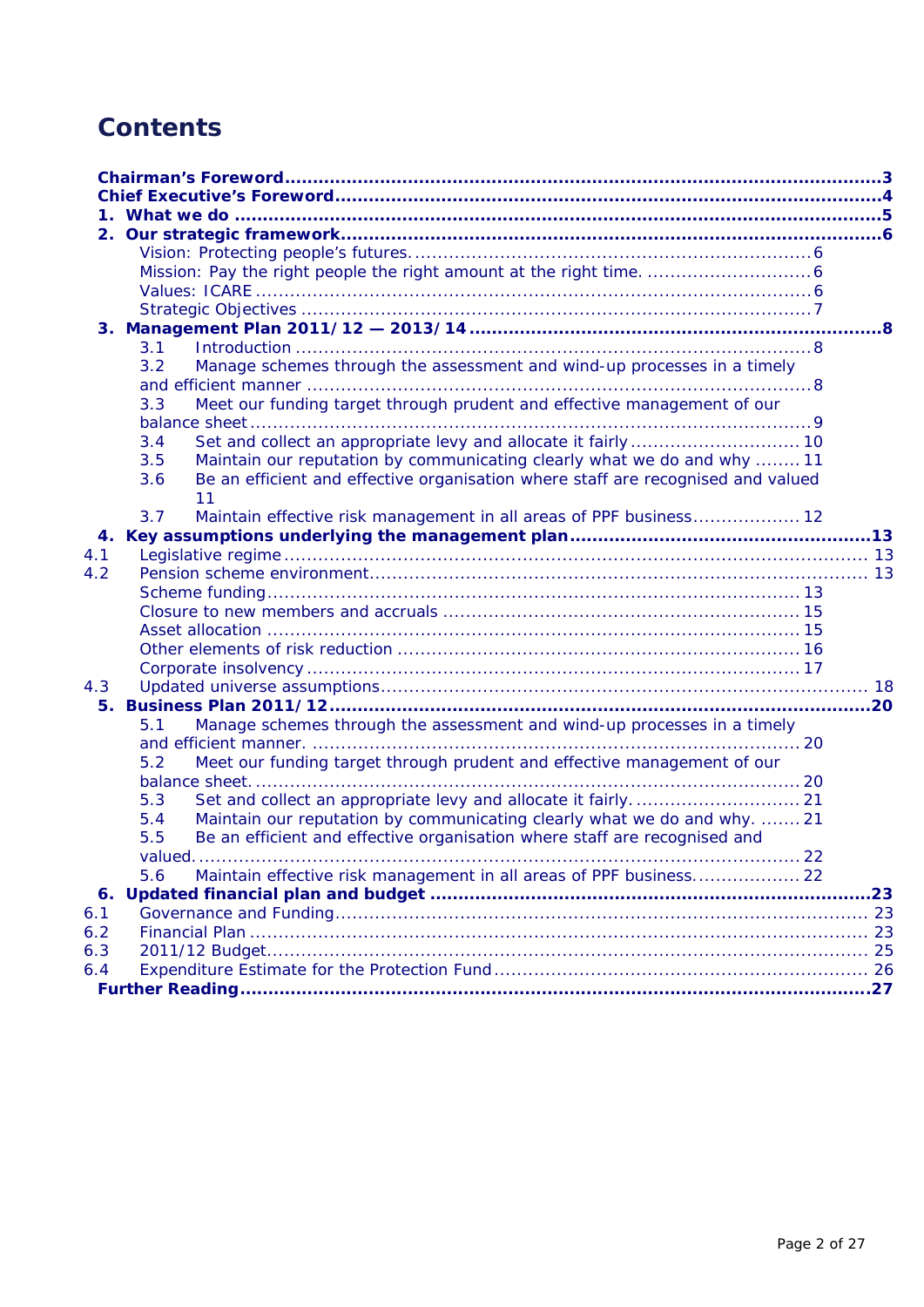## **Chairman's Foreword**

I am very much looking forward to the year ahead, my first full year as Chairman of the Pension Protection Fund. The next 12 months will be a crucial period in our history as we put into action many of the projects for which we created the infrastructure during 2010/11. Over the last two years, the PPF has remained resilient in a turbulent economic climate. As the economy now continues an uncertain recovery and the Government's deficit reduction measures begin to take effect, we will capitalise on the successful foundations laid since 2005 and ensure the PPF is as efficient and secure as our levy payers and members require.

I joined the PPF at an exciting and interesting time, during a year in which we began to make significant progress in accelerating the assessment period for the typical profile of pension scheme that transfers to us. The publication of our funding strategy, another major achievement, will give transferring members confidence in the source of their compensation.

We will build on these successes in the year ahead and there are a number of exciting developments to come. We will continue to improve the process for assessing schemes for transfer to the PPF, to modify our hedging strategy in line with the latest Statement of Investment Principles and to develop a new levy framework, for the benefit of both levy payers and members.

Maintaining the momentum we built last year will be difficult at a time when our resources will be stretched, but over the course of my first nine months here I have been encouraged by the dedication of PPF employees and the strong relationships the organisation has built with Government, the pensions industry, schemes and levy payers. I am confident, therefore, that the PPF remains in a strong position to fulfil our goal of paying the right people the right amount at the right time, now and in the future.

Barbara Judge

**Lady Judge Chairman**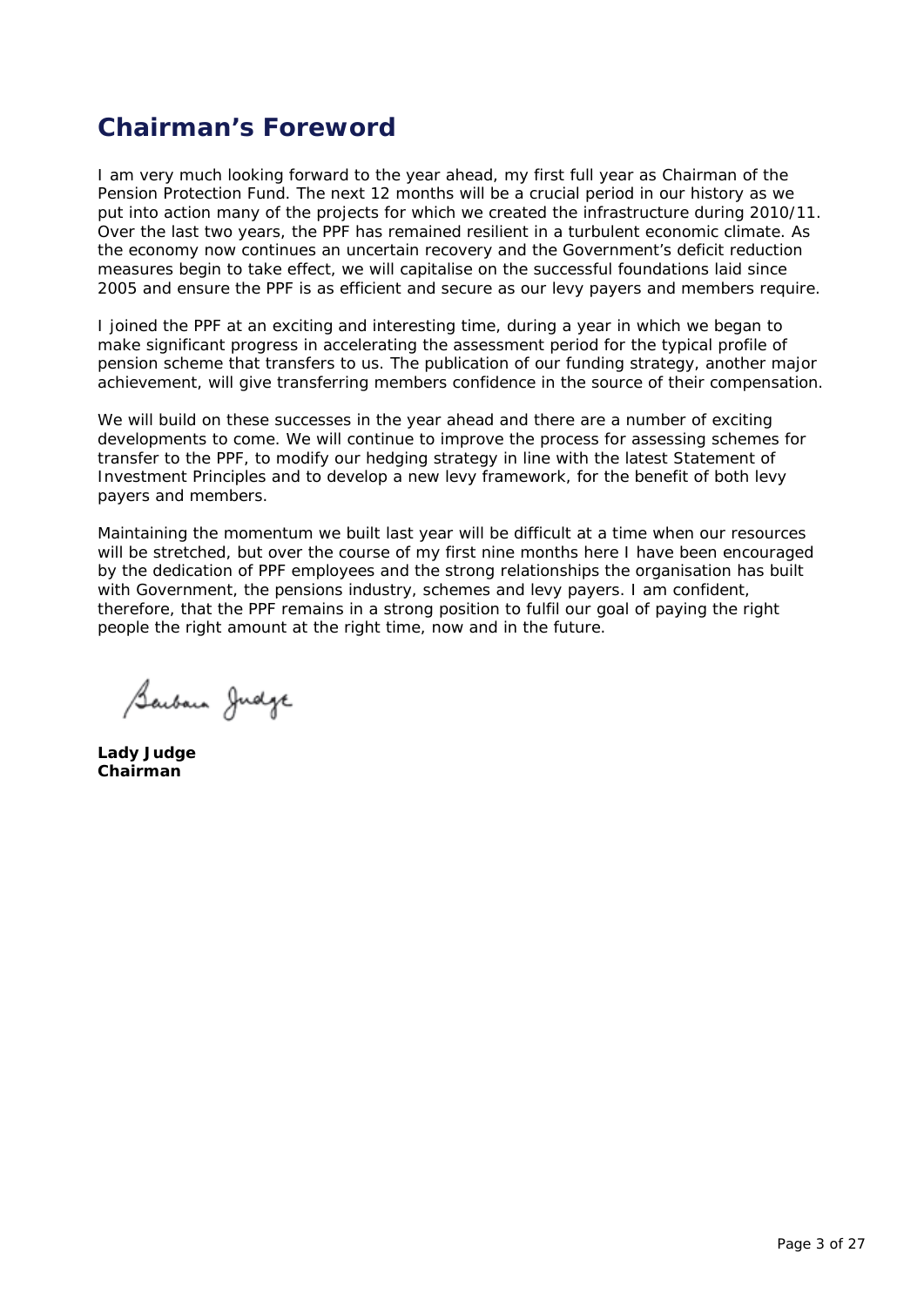## **Chief Executive's Foreword**

As we begin the 2011/12 financial year, over 70,000 people are receiving PPF compensation, or will do in the future, and we have already paid over £250 million in compensation. We have demonstrated our resilience during the recession, but economic recovery remains uncertain and the public sector spending environment is challenging. While our sustainability is not in doubt, therefore, we expect our capacity to deliver to be tested over the next 12 months.

In our first five years of business we recruited rapidly as our caseload grew, but as we mature as an organisation we now need to focus more on retention and development. For this reason, we will make a greater investment in staff training than in previous years. We'll also continue our culture change programme, which began with the introduction of the ICARE values last year and is aimed at promoting an environment which encourages and values high performance.

The quality of our people means we can continue to set our sights high. In 2011/12 we aim to complete assessment periods for more schemes than in any previous year. This ambition is made possible by the success of our *Assess & Pay* programme, piloted last year and now to be implemented as our standard model for the assessment period. To help realise its full potential, we will continue working closely with the Pensions Regulator and the Department for Work and Pensions to improve the quality of pension scheme data.

We're also targeting a higher expected investment return as we implement the Statement of Investment Principles we published last year. This will involve increasing our pool of fund managers and further developing our risk management framework. With our assets under management set to increase by 50 per cent over the next year as more schemes transfer to the Fund, these developments will be crucial in ensuring we meet our commitments.

Our investment strategy and the pension protection levy are both now explicitly tied to our funding strategy, which was also launched in 2010. Finalising the rules for the calculation of invoices within the new levy framework will be a key activity for the year ahead. Within the current framework, we aim this year to collect and invest levy bills more quickly than in previous years, thereby shortening the invoicing period. This will benefit both levy payers and members.

It is an exciting and challenging year ahead for the PPF. I'm looking forward to working with PPF staff and stakeholders to build on the success of 2010/11 and continue to protect peoples' futures.

**Alan Rubenstein Chief Executive**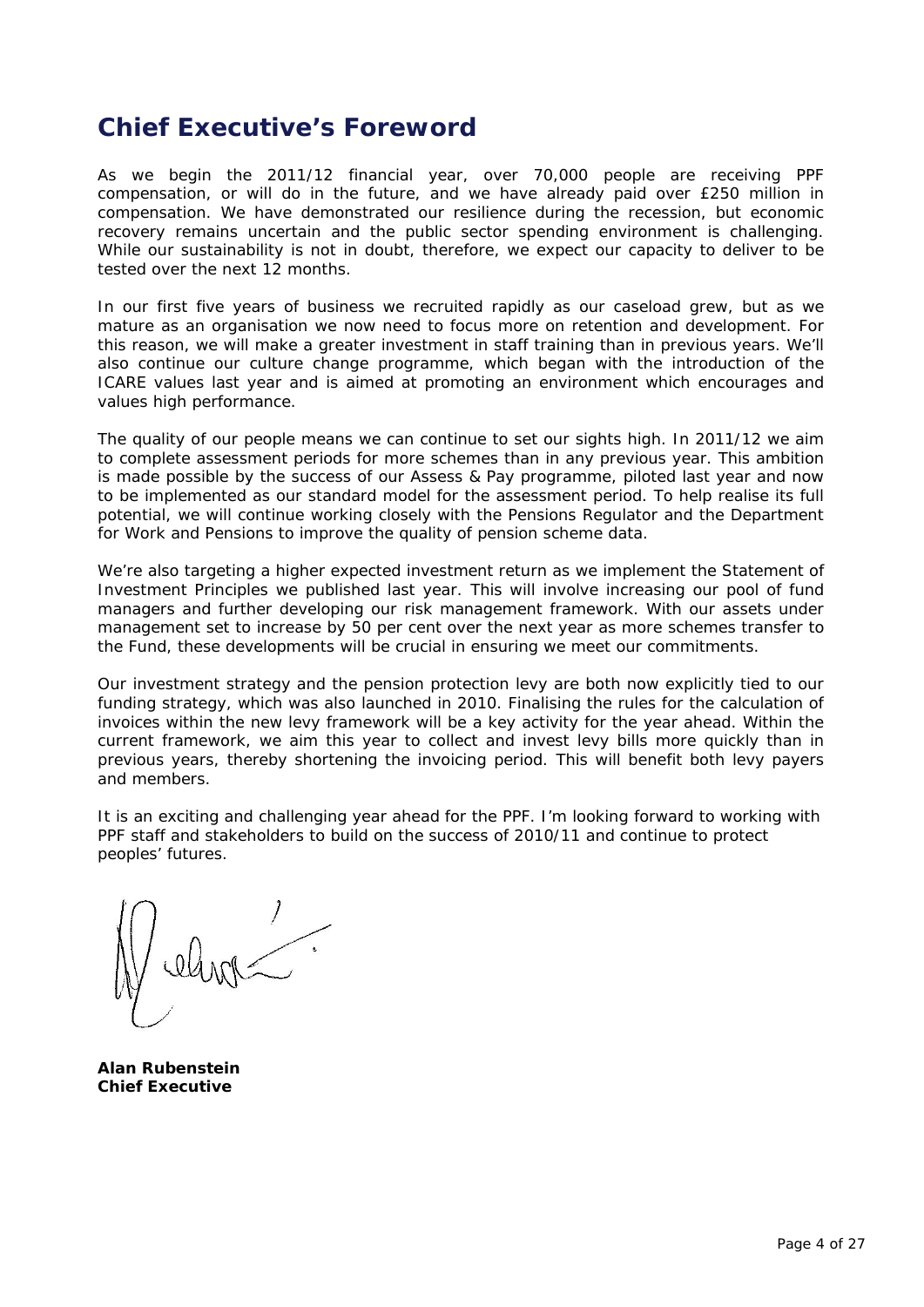## **1. What we do**

We were set up by the Pensions Act 2004 and opened our doors for business in April 2005. We are a public corporation run by an independent Board, which is responsible to Parliament through the Secretary of State for Work and Pensions.

We pay compensation to people belonging to certain defined benefit (such as final salary) pension schemes, when the employer became insolvent and where there are not enough assets in the scheme to pay protected levels of compensation or above.

The compensation we pay to scheme members and the administration costs of the PPF are paid for through a pension protection levy and an administration levy on those pension schemes that could make a claim on the PPF now or in the future.

We also generate income from our own investments, taking on the assets of schemes that transfer to the PPF and through the recovery of money, and other assets, from insolvent employers of schemes we take on.

Since July 2009, we have been the scheme manager for the Financial Assistance Scheme (FAS) which was announced by the Government in May 2004 and began operating in September 2005.

The FAS provides financial assistance to members of certain defined benefit pension schemes who lost all, or part of, their pensions before April 2005 because their schemes wound up underfunded between January 1997 and April 2005. The Financial Assistance Scheme is funded by the Government.

We are also responsible for providing compensation to pension schemes of all types whose employer has become insolvent where the scheme has lost out financially owing to dishonesty. The assets held for this purpose are ring-fenced within the Fraud Compensation Fund. Fraud compensation is paid for by a levy on all eligible pension schemes (both defined benefit and defined contribution).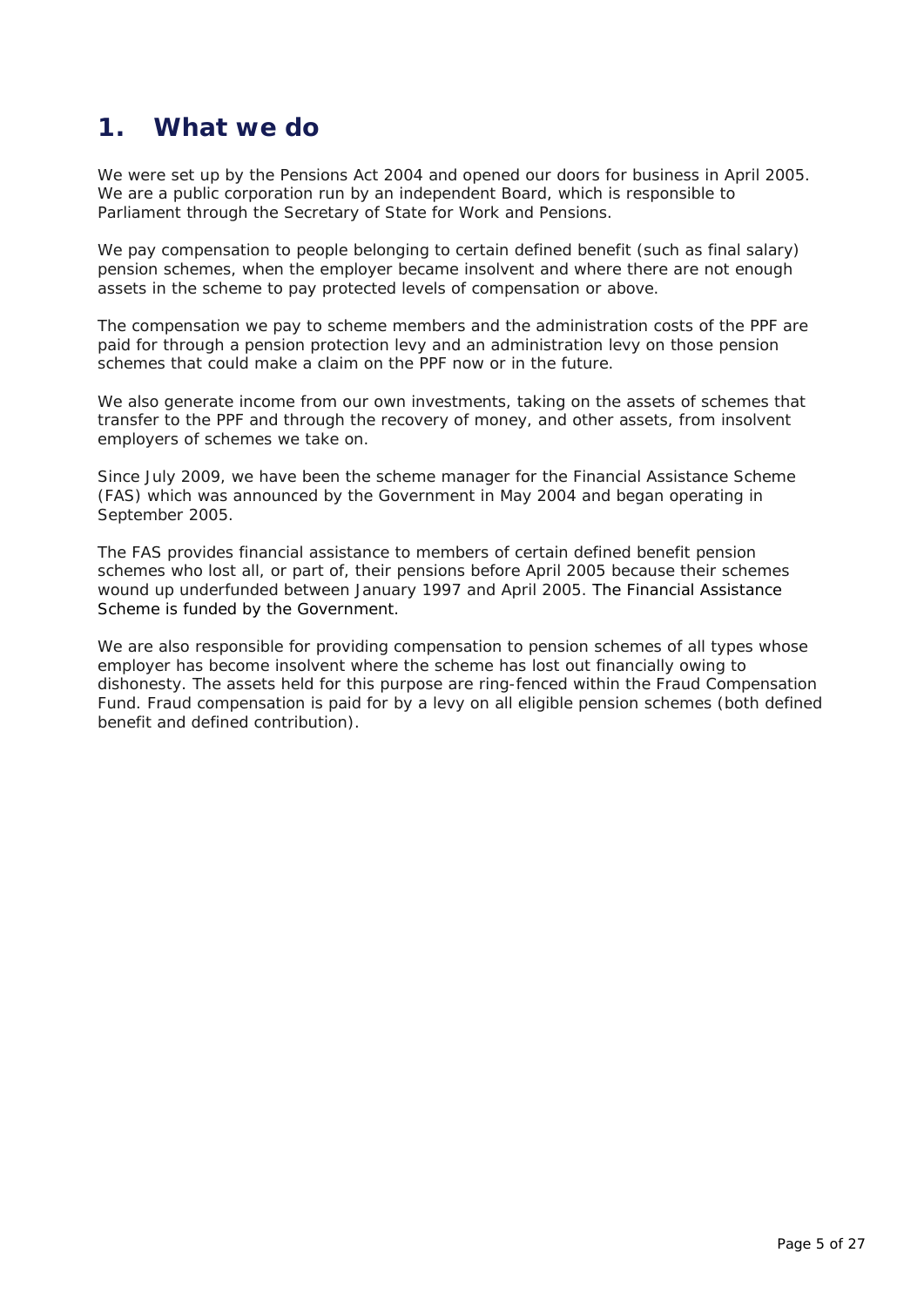## **2. Our strategic framework**

Our staff are united in pursuit of our vision, mission, values and strategic objectives, which are only a year old but have made a significant impact on our organisational culture since they were introduced. Our vision will be realised as we fulfil our mission; to do this we must also be successful in delivering our strategic objectives. These are underpinned by the values that all PPF employees share and which drive everything the we do.

#### **Vision: Protecting people's futures.**

This is what the PPF is about. Our assistance provides a secure future for people of all ages.

### **Mission: Pay the right people the right amount at the right time.**

This mission statement goes to the heart of what the PPF has been established to do: to pay compensation under the PPF and assistance under FAS to those people who are entitled to receive them.

### **Values: ICARE**

Our values define the way we work: they are integral to our success in fulfilling our mission and realising our vision. In demonstrating them, we maintain an environment where our staff value each other, enjoy our work and produce excellent results.

The quality of performance in every job, every activity and every action is assessed in terms of these value statements:

**Integrity**  'Do the right thing'

**Collaboration**  'Work as one'

**Accountability**  'Own your actions'

**Respect**  'Value every voice'

**Excellence**  'Be your best'

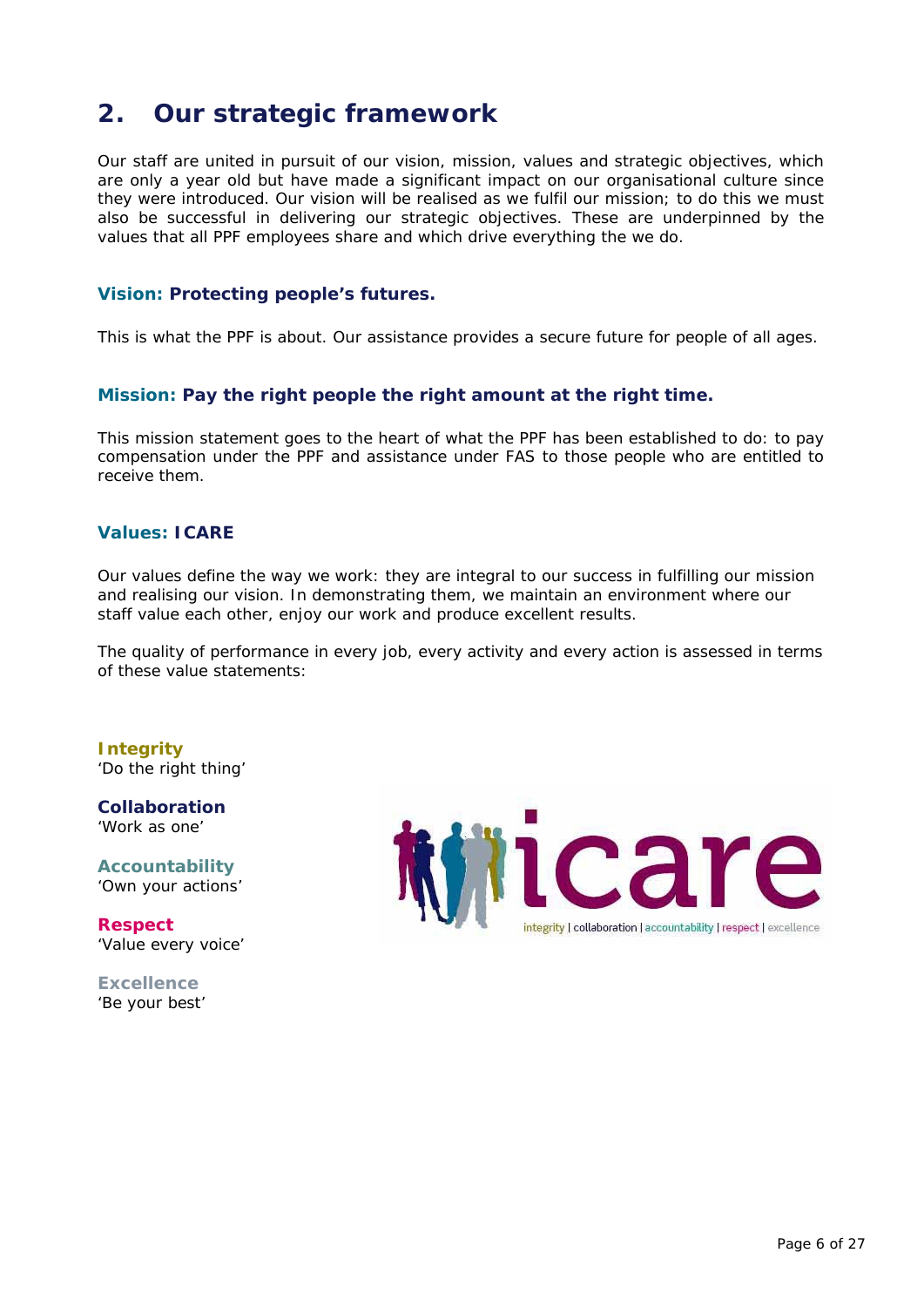### **Strategic Objectives**

### **Manage schemes through the assessment and wind-up processes in a timely and efficient manner**

The PPF assessment and FAS wind-up processes form the heart of our operations, and managing these processes efficiently will provide certainty to members as soon as possible, while controlling costs.

### **Meet our funding target through prudent and effective management of our balance sheet**

Our long-term funding strategy, including our funding target, was launched in August 2010. Since this strategy will guide our approach to ensuring we can meet our compensation commitments over time, we thought it was important to revise this strategic objective to make reference to it. To meet our funding target, and therefore our commitments to members, we will need to avoid a mismatch between our assets and liabilities by managing our balance sheet prudently and effectively.

#### **Set and collect an appropriate levy and allocate it fairly**

Levy is an important contributor to our funding target and our only interaction with the majority of eligible pension schemes. We will continue to improve the fairness of the levy distribution.

#### **Maintain our reputation by communicating clearly what we do and why**

Communication is central to our work, particularly in a period of continuing economic uncertainty. For levy payers we must continue to explain how their levies are calculated and spent, and the protection their scheme members receive. For many scheme members their accrued pensions benefits are an assurance of security in retirement; maintaining the PPF's reputation and providing reassurance around PPF compensation and FAS assistance gives confidence to these members.

#### **Be an efficient and effective organisation where staff are recognised and valued**

As a well-established organisation, we must demonstrate our efficiency. This year we have revised this objective to refer to effectiveness too, the concept that underpins the operational improvements we are striving to deliver over the next three years. We must also continue to embed a culture where people strive for excellence, and feel their contribution is valued.

#### **Maintain effective risk management in all areas of PPF business**

Effective risk management will mean we are best placed to deliver our objectives, and meet any challenges we encounter.

We can only pay the right people, the right amount, at the right time if we move schemes through PPF assessment and FAS wind-up efficiently, set and collect an appropriate levy, manage our assets and liabilities effectively, communicate clearly, and manage the risks within our control. Through successfully achieving these objectives we will continue to build confidence in the PPF and its resilience.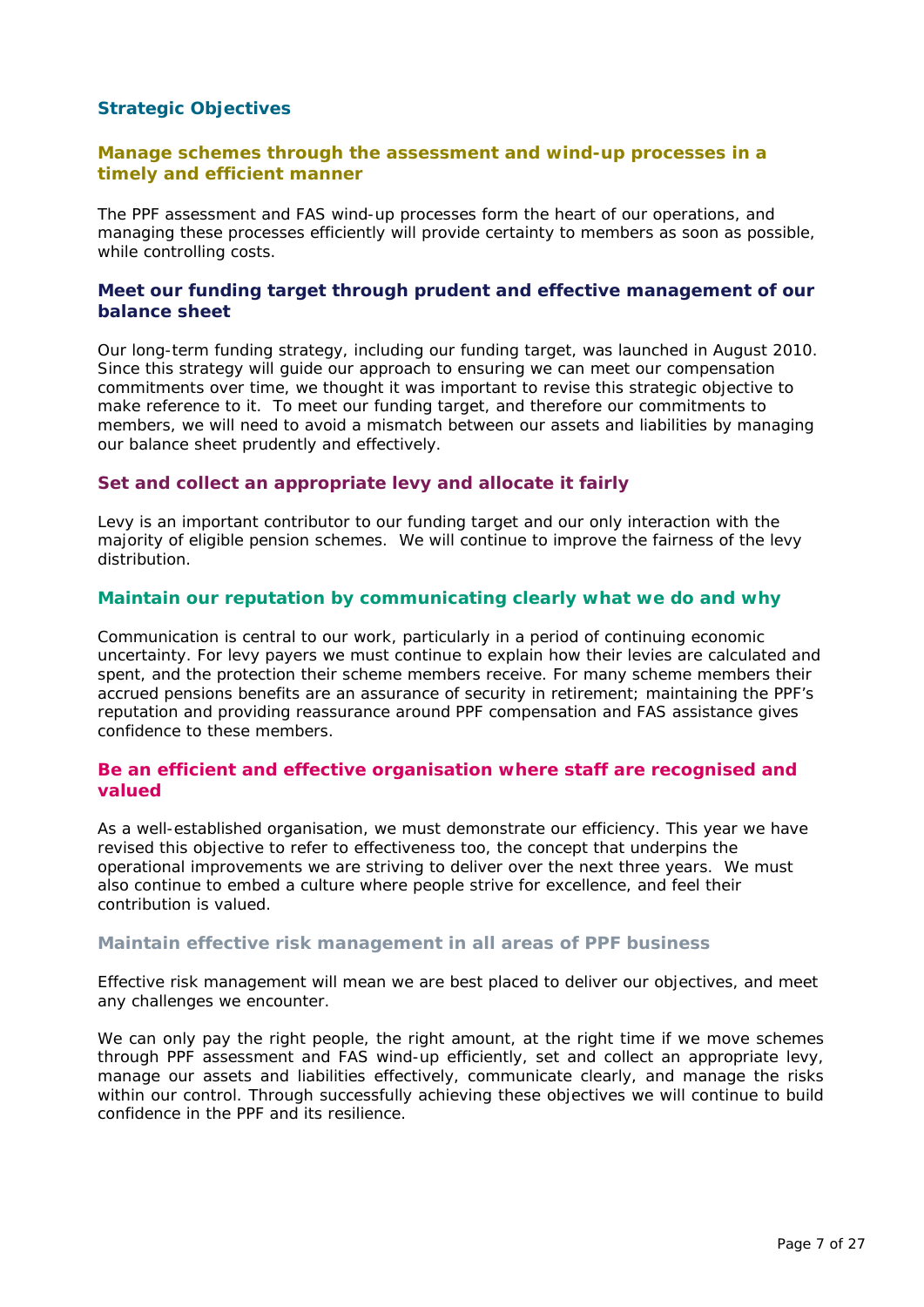## **3. Management Plan 2011/12 — 2013/14**

### **3.1 Introduction**

This section summarises our key priorities over the next three years in relation to each of our strategic objectives. These objectives were articulated for the first time last year, so we are one year into a three year plan. Our priorities therefore remain largely the same, though we have refined them in response to developments in our environment.

#### **3.2 Manage schemes through the assessment and wind-up processes in a timely and efficient manner**

Transforming the way we manage schemes through the assessment process continues to be one of the PPF's major goals. Last year we launched our pilot *Assess & Pay* programme, which is designed to dramatically reduce the assessment period from 35 months to less than two years. The three years ahead will be about implementing *Assess & Pay* as our standard operating model. Our focus for the first two years of the period covered by this plan will be implementation of processes and systems and development of our people. We will then concentrate on refining the new operating model as we monitor its effectiveness.

A series of strategic priorities that underpin *Assess & Pay* will transform the way we manage schemes from the point of entry into the assessment process to the point of payment of compensation to eligible scheme members. These priorities include:

- refining our operating model to focus internally on our core activities and deliver non-core activities through partnerships that provide value for money
- empowering the teams that facilitate schemes through the assessment process to take decisions within an acceptable risk profile, that expedite schemes' transfer to compensation
- taking greater control over delivery through enforceable arrangements with our partners that reward good and penalise poor performance, and
- clearly articulating efficient processes to external audiences and developing integrated systems that enable us to ensure that individuals and partners are doing what we ask of them.

Fundamental to the success of this programme of work, and ultimately the speeding up of the assessment process, is improving the quality of data held and managed by pension schemes and their administrators. We will seek to work with the industry and the Regulator to bring about the sea-change in data quality standards that is required. We will also improve our capabilities in respect of member tracing, as we seek to become a market leader in pension scheme data quality assurance. Specifically, the process we're developing will go beyond the industry norms of mortality screening and existence checking to establish whether members are financially active. We will compare the PPF with pension schemes of a similar size to measure our success in this area.

FAS is now a fully integral part of our business and as previously signalled we will spend the next three years focusing on ensuring:

- correct FAS payments are paid to all eligible people as they fall due in accordance with the latest set of regulations, and to specified service standards
- the wind up of pension schemes, and where appropriate, transferring assets to government speedily and efficiently, within a four year timeframe for the majority, and
- we maximise efficiencies wherever appropriate thus providing value for money for tax payers.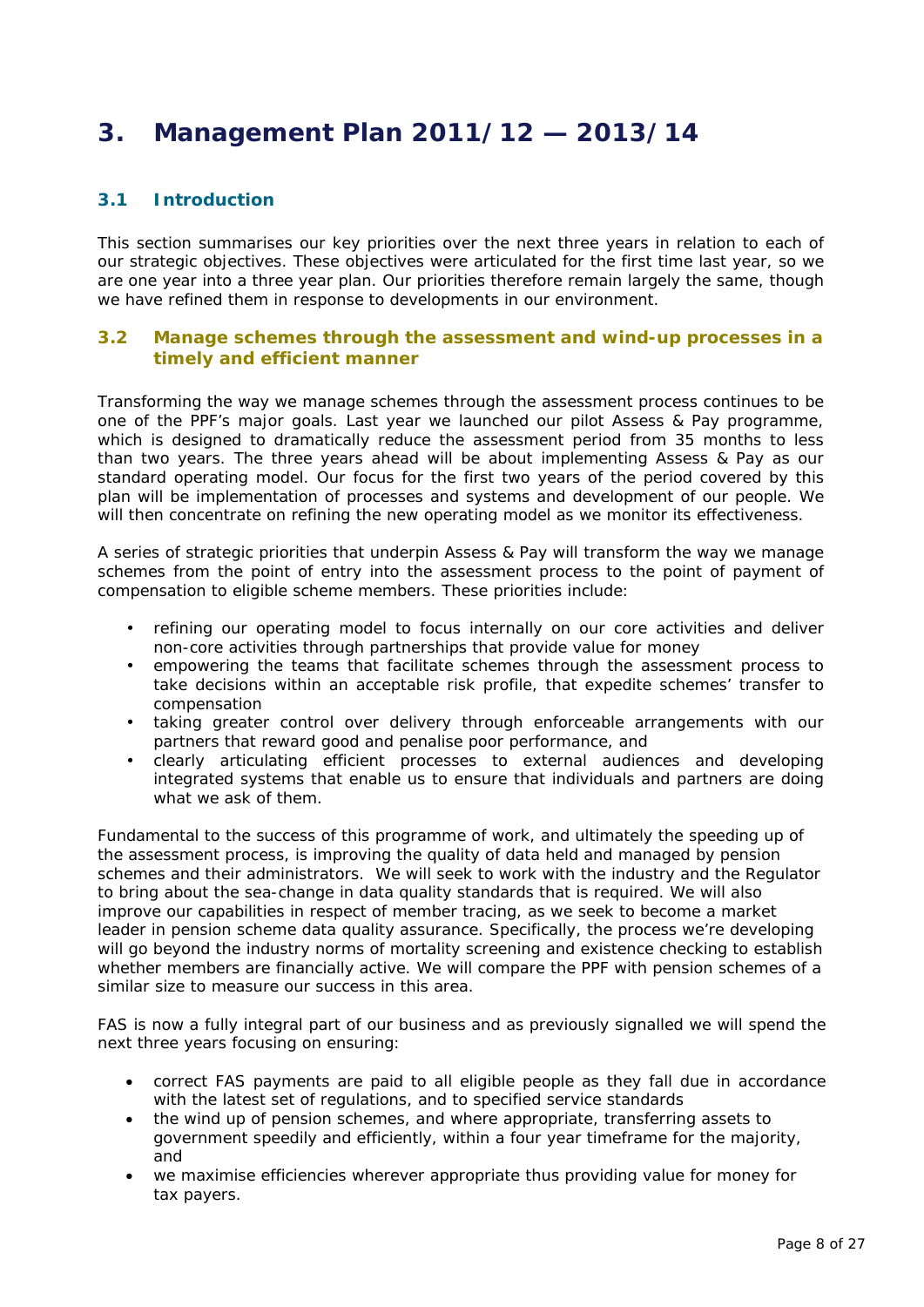As with last year our overriding priority is to ensure that FAS beneficiaries receive excellent customer service, and we have worked with our outsourced provider, Capita, to ensure that accurate and timely payments are provided as standard. We are pleased to report that to date all of the service level agreements with Capita have been met. We will continue to work with Capita to ensure these very high standards are maintained, identifying as necessary key areas for improvement.

We propose providing information to deferred members about future assistance payments, as part of our standard service once schemes transfer. This should help members in planning for their retirement. We propose providing this information from 2011/12, and it will be available to those members for whom we hold the necessary data.

We will of course continue to drive through the wind-up of as many FAS schemes as we can, given this is critical to providing members with certainty over how much assistance they can expect to receive over their lifetime. Schemes which have annuitised or committed to annuitise (FAS1 schemes) are being managed by one of our outsourced providers, Punter Southall. We have not been as successful in winding up these schemes as we would have hoped, for a variety of reasons including industry resourcing constraints, inflexible approaches by a minority of trustees and administrators and complex legal issues. Consequently, completing this work will take a little longer than originally anticipated. We have set a revised target to wind up a large majority of these schemes by the end of 2011/12, with 140 wind-ups planned for 2011/12 and an allowance for 10 newly qualifying schemes in 2011/12. This will require a step change of behaviours particularly from the insurers if we are to be successful.

We are making good progress on those schemes which have not annuitised (FAS2 schemes) and will transfer their assets to government. We expect to deliver somewhere in a range of 80 to 100 schemes in 2011/12. This means we expect to finish the majority of these schemes within the four year timescale we planned. We will continue to streamline our processes so they are as effective and efficient as they can be, and to innovate where practical to do so in order that we can finalise assistance for individuals as quickly as possible.

At the time of writing, the process to finalise requirements in respect of Guaranteed Minimum Pension (GMP) equalisation for FAS and PPF schemes is ongoing. Though we continue to encounter difficulties in data and process requirements, the Board remains committed to implementing benefit equalisation for GMP.

### **3.3 Meet our funding target through prudent and effective management of our balance sheet**

Since our last Management Plan was published, we have launched our *Long-Term Funding Strategy*. This will be the framework within which we will assess our funding position, and specifically the way we will set investment strategy and the amount of the levy. Given its overall significance in managing our assets and liabilities, we have therefore decided to revise the wording of this objective which previously focused on the investment of the assets alone.

The Funding Strategy is based on the Board targeting self-sufficiency by 2030. Selfsufficiency means the PPF being fully funded with no exposure to interest rate, inflation and market risks and with protection against future claims and the risks of longevity improvements in excess of our best estimates.

Key to delivering this target is successful implementation of the *Statement of Investment Principles* (SIP) 2010. We aim to have much of that work completed by March 2012, when we expect to have in place a portfolio of investments with a return potential of +1.7 per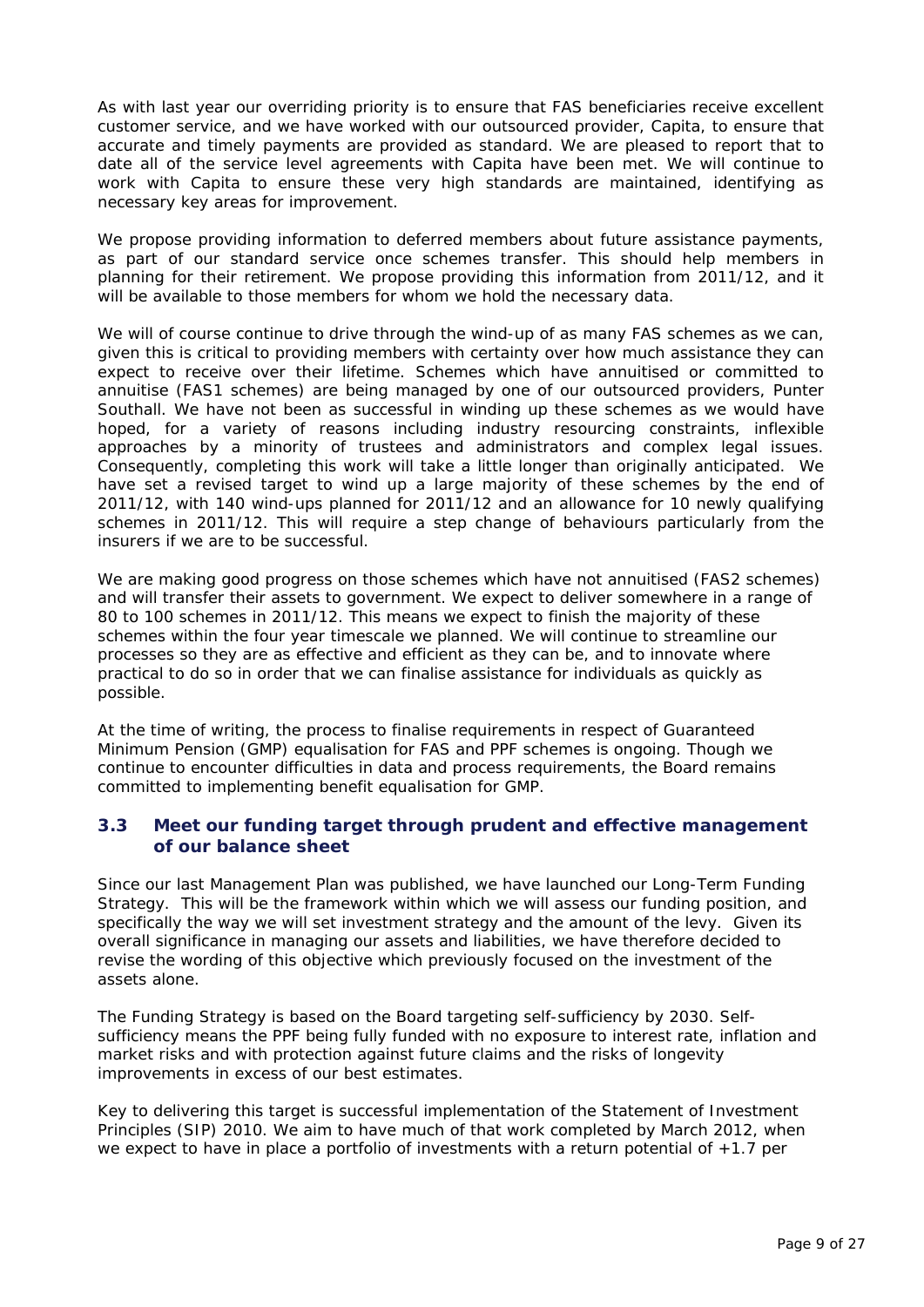cent pa in excess of liabilities. Once migration towards our new investment strategy is complete in March 2014, we expect to have a long-term return potential of +1.8 per cent pa.<sup>1</sup> The requisite investment in new asset classes will necessitate an increase in our pool of fund managers. This diversification will be matched by a more proactive investment capability. The risk management framework we are putting in place during 2011/12 will enable us to adapt to market conditions more quickly over the years ahead.

Two developments in external policy will have a meaningful effect on the PPF's investment management during the coming years: the European Union's commitment to implementing central clearing for over-the-counter derivatives and the Government's decision to link the indexation of pensions to the Consumer Prices Index (CPI) rather than the Retail Prices Index (RPI). Both of these are likely to have significant implications for our hedging strategy.

Separately, we will continue to maximise the recovery of assets from insolvent scheme sponsors, activity which has already seen significant returns in support of the funding position of the PPF.

### **3.4 Set and collect an appropriate levy and allocate it fairly**

Our principal medium-term aim for the pension protection levy over the next three years remains to put in place changes to ensure the levy we charge to individual schemes is both more predictable and stable, and more appropriately reflects the risk they pose to the PPF through the economic cycle.

Once the arrangements are in place, future changes to the distribution of the levy should be limited, providing greater stability of overall approach and more predictable individual levy amounts (subject to significant changes in scheme risk). We will set the overall levy quantum in accordance with the Board's Funding Strategy and aim to maintain constant levy parameters<sup>2</sup> for a three-year period.

To support the development of the levy, we will continue to strive for improvements in the accuracy of data provision, by reviewing and updating the validation rules on the Pensions Regulator's *Exchange* system. This will ensure we have all the correct data we need, when we need it. Complete and accurate scheme information available when we want it, which can be produced efficiently and with a minimum of manual interventions, will enable us to make informed, accurate assumptions to support levy calculation and collection.

With accurate data in place, we will be in a better position to establish a consistent annual invoicing cycle. From 2011/12 we will bring this forward, with our goal being to invoice and collect at least 90 per cent of uncontested value by 31 December each year. We have also made a commitment to explore the possibility of introducing online billing so that schemes can access their bills without delay. We will research possible approaches, working closely with the Pensions Regulator to establish how the PPF can implement a cost-effective online billing service.

Finally, we will continue to improve our processes for dealing with statutory levy appeals, and communication of PPF policies and Ombudsman decisions, to bring clarity for levy payers and reduce outstanding levy debt. Last year we made significant advances in the resolution of statutory levy reviews, issuing decisions on all prior year reviews before any

-

<sup>&</sup>lt;sup>1</sup> This an estimated long-term target investment return in excess of liabilities, based on current estimates of the PPF's liabilities and assumptions about the performance of our asset classes.

 $2$  Eg. the scaling factor, levy rates (insolvency probabilities), levy caps and scheme-based levy multiplier; see, *The Pension Protection Levy: A New Framework* (October 2010)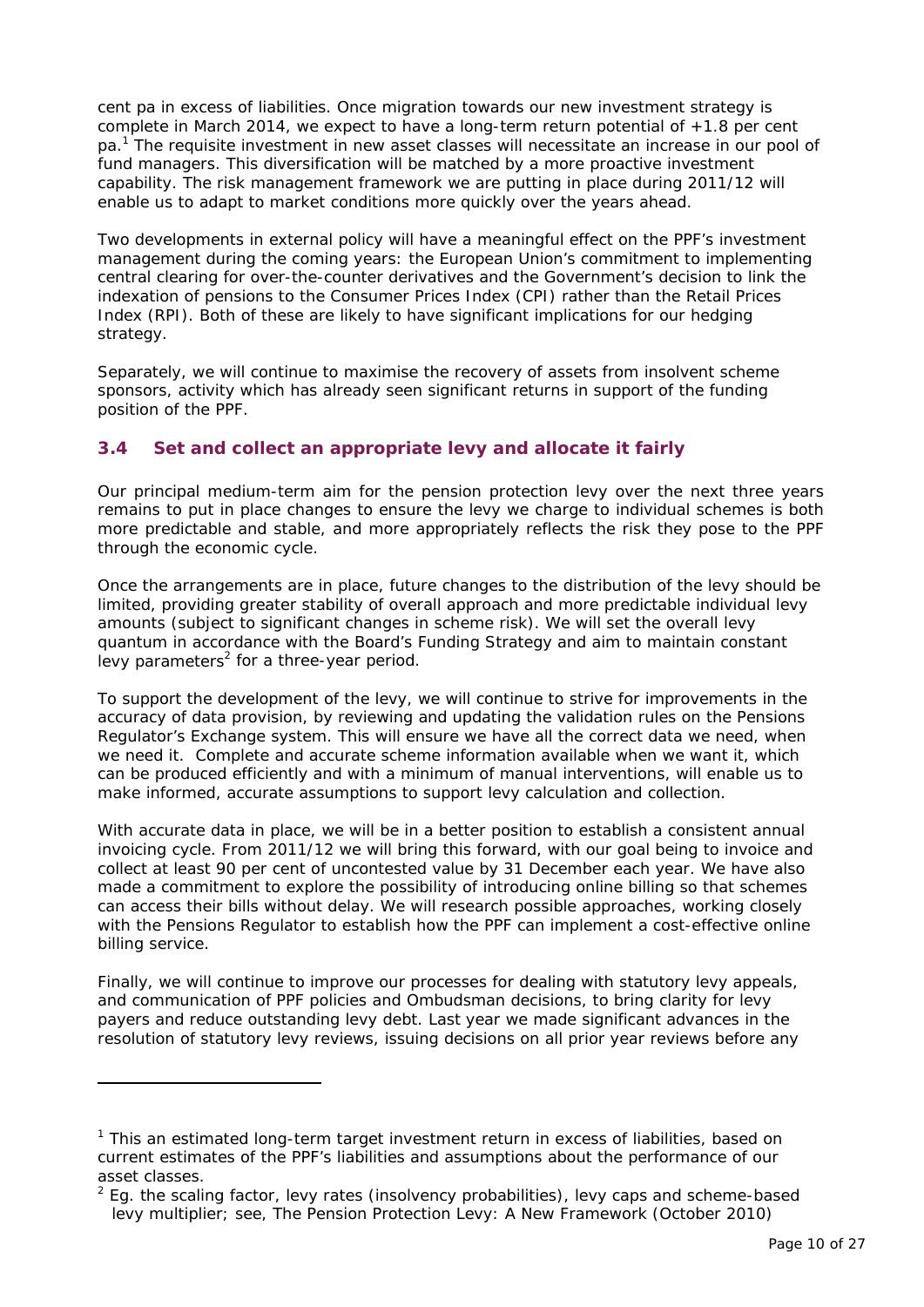applications for reviews of 2010/11 levy invoices were received, and we hope to build on that success as we develop our case management systems.

The Board raised its first fraud compensation levy in 2010/11. $<sup>3</sup>$  As we did then, we will in</sup> future consider the need for a levy to meet Fraud Compensation Fund expenditure and, if required, the Board will set an appropriate amount to be invoiced and collected via the Pensions Regulator. As noted in Chapter 4, Regulations were recently laid in respect of the maximum amount of fraud compensation levy that the Board is able to charge.

### **3.5 Maintain our reputation by communicating clearly what we do and why**

Communicating what we do and why will continue to remain at the heart of the work of the Pension Protection Fund. Our reputation is key to maintaining confidence in the protection we provide and therefore effective two-way communication with all of our stakeholders, beneficiaries, levy-payers and others remains a key objective for us.

While our approach remains one of responsive continuous improvement, our communications strategy will continue to:

- support the 'core values' and delivery of our functions
- maintain our reputation

-

- develop and maintain stakeholder relationships, and
- increase confidence in the long-term resilience of the PPF.

We will also continue to deliver our messages and information using a range of communication channels and activities. We will seek to do so in a coordinated manner, using the most appropriate means for our different audiences, while delivering value for money. This will include, for example, our in-house stakeholder support team, targeted, tailored written communications for pension scheme members, and electronic communications.

Through a co-ordinated programme of communications activities we will:

- provide information that is trusted and respected
- have a leadership team that is accessible to stakeholders
- identify opportunities to work with industry to achieve best results, and
- demonstrate openness and transparency in all our actions and decisions.

The increasing number of PPF and FAS members either in payment or deferment with us also provides a challenge in ensuring that communication with these individuals is timely, informative and responsive. We will therefore be looking to strengthen the clarity and quality of the customer service provided by both ourselves and our key suppliers.

In recognition of the importance of our staff and the contribution they make to the success of the PPF we will also continue a strong approach to internal communications which mirrors the importance of external communications.

### **3.6 Be an efficient and effective organisation where staff are recognised and valued**

<sup>&</sup>lt;sup>3</sup> Fraud compensation levies were raised in 1997 and 2005 by the Pensions Compensation Board, which preceded the Fraud Compensation Fund.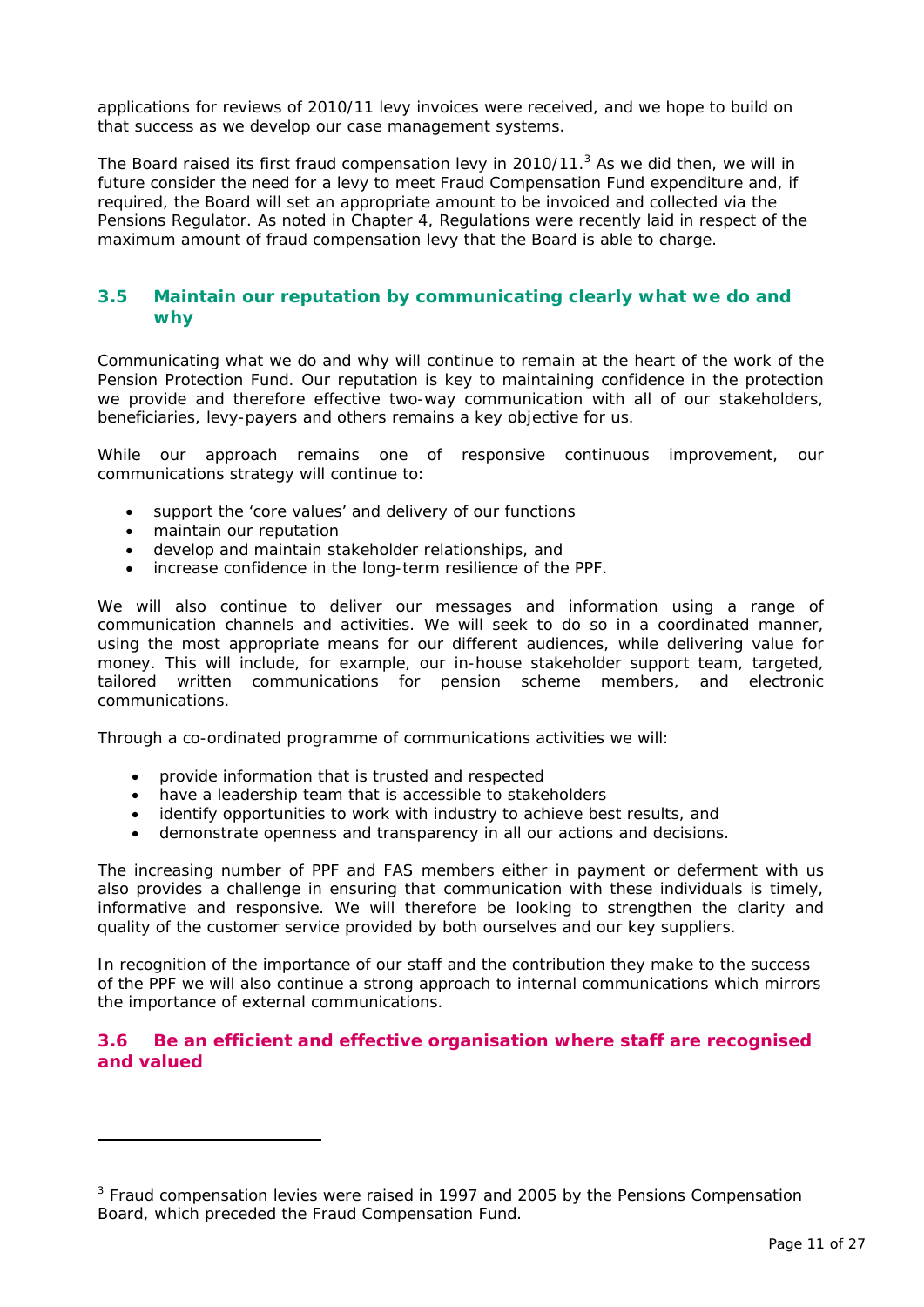As a public organisation, funded by levy payers, we recognise the importance of demonstrating efficiency in everything we do. Over the period of this plan, we will seek to increase efficiency by embedding a high performance culture throughout the organisation, recognising and valuing individuals, leaders and teams who strive for excellence in delivery. Specifically, we will continue to:

- support strong leadership at all levels
- identify potential and performance
- develop the talent management programme throughout the organisation, and
- promote a culture of coaching and mentoring, providing development activity where needed.

#### **3.7 Maintain effective risk management in all areas of PPF business**

In pursuit of our strategic objectives, we need to manage a combination of risks that we can control and risks that we cannot. During 2010/11 we published the first version of the Board's annual risk appetite statement, which will be central to our risk management in the years ahead.

We have successfully developed the PPF's risk management processes for both financial and non-financial (strategic and environmental, reputational, operational and legal) risks, but it is imperative that we continually update our processes to ensure that they remain fit for purpose and manage all of the risks that may impact on us achieving our strategic goals.

Over the next three years, we will evolve our risk management processes to reflect the scale and complexity of the risks we manage. We need to ensure that ownership of these risks and the key controls to mitigate them are clear. Both owners' performance and the control assurance framework itself will need to be appraised and developed, which will involve developing processes that enable us to understand our performance against the Board's risk appetite.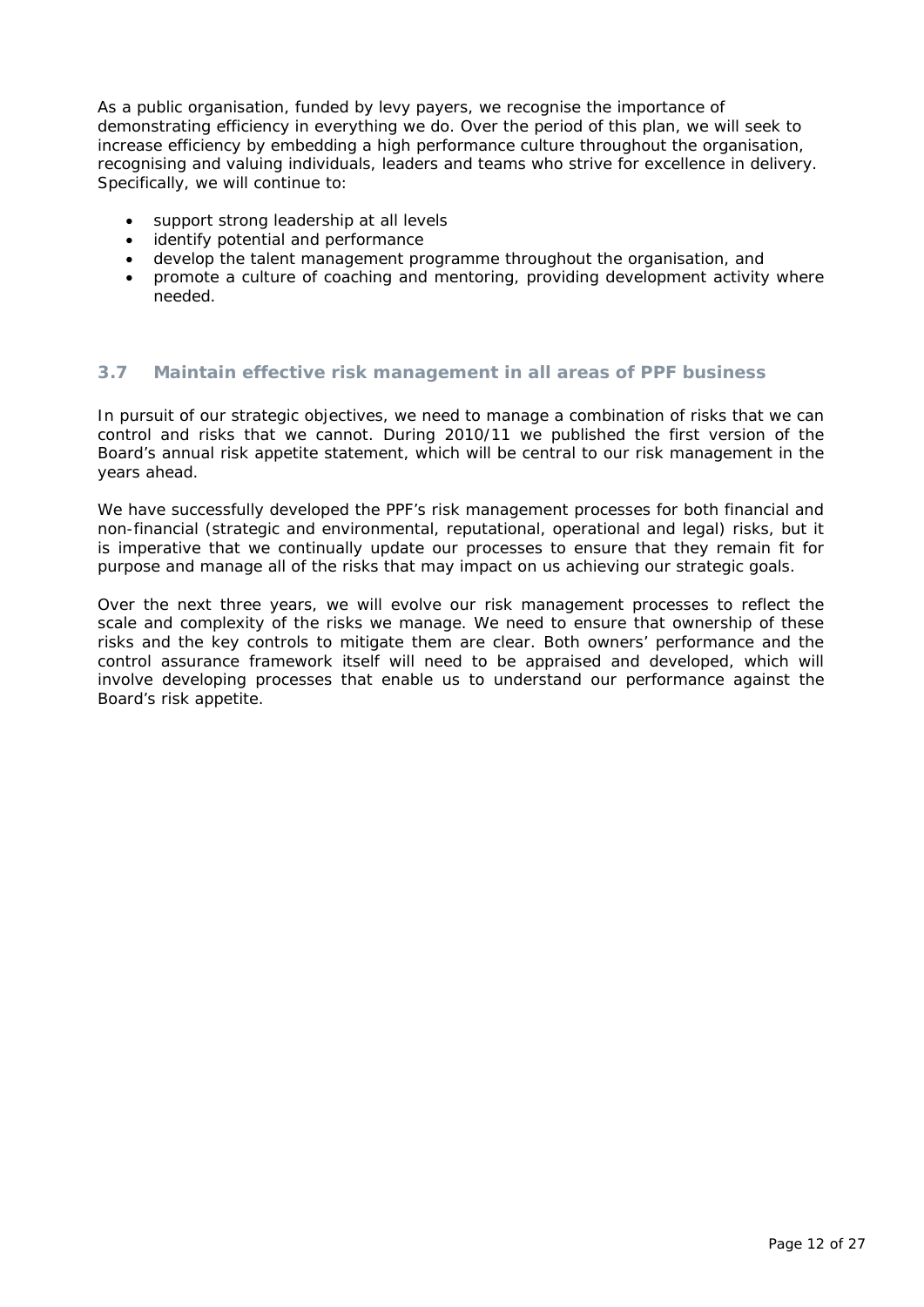## **4. Key assumptions underlying the management plan**

### **4.1 Legislative regime**

We anticipate that measures in the Pensions Bill will alter aspects of PPF and FAS legislation during the period of this plan. At this stage it is not possible to know whether the measures will ultimately become law. If they do, however, they will simplify operational practice and remove bureaucracy in relation to assessment, compensation and assistance and the associated processes.

Further secondary legislation is also expected, both following on from the provisions of the new Bill and under the Pensions Acts 2004 and 2008. Recent changes to PPF regulations will also take effect during the period of this plan, these are:

- On 31 January 2011 (FAS) and 3 March 2011 (PPF) the Financial Assistance Scheme and Pension Protection Fund (Valuation, Revaluation and Indexation Amendments) Regulations 2011 were laid, amending the measures of revaluation indexation for compensation and assistance.
- On 21 February 2011 the Occupational and Personal Pension Schemes (Miscellaneous Amendments) Regulations 2011 regulations were laid, permitting the Board to charge a maximum fraud compensation levy of 75p per member
- On 10 March 2011 the Pension Protection Fund (Prescribed Payments and Investment Costs – Amendment) Regulations 2011 were laid, requiring the Board to pay some insolvency and investment costs from the Pension Protection Fund
- On 6 April 2011 the Pension Protection Fund (Pension Compensation on Divorce etc) Regulations 2010 and The draft Pension Protection Fund (Pensions on Divorce etc: Charges) Regulations 2010 are expected to come into force, permitting the Board to share compensation on divorce.<sup>4</sup>

These are likely to require changes to our processes, but will not have a significant impact on our planning. We continue to engage with the Department for Work and Pensions (DWP) to ensure that the legislative framework is consistent with delivering the objectives of the organisation.

### **4.2 Pension scheme environment**

### **Scheme funding**

-

The Purple Book 2010<sup>5</sup> noted that:

- There was a significant improvement in scheme funding between 31 March 2009 and 31 March 2010;
- The aggregate section 179 $^6$  funding position at 31 March 2010 was a surplus of £38.3 billion, compared with a deficit of £200.6 billion at 31 March 2009 (the

http://www.dwp.gov.uk/docs/ppf-divorce-compensation-response.pdf

<sup>&</sup>lt;sup>4</sup> See the Government response to the consultation on draft regulations:

<sup>&</sup>lt;sup>5</sup> The Purple Book is published annually by the Pension Protection Fund and the Pensions Regulator. It provides comprehensive data and analysis on the defined benefit pensions' landscape. The Purple Book 2010 was published on 11 November 2010.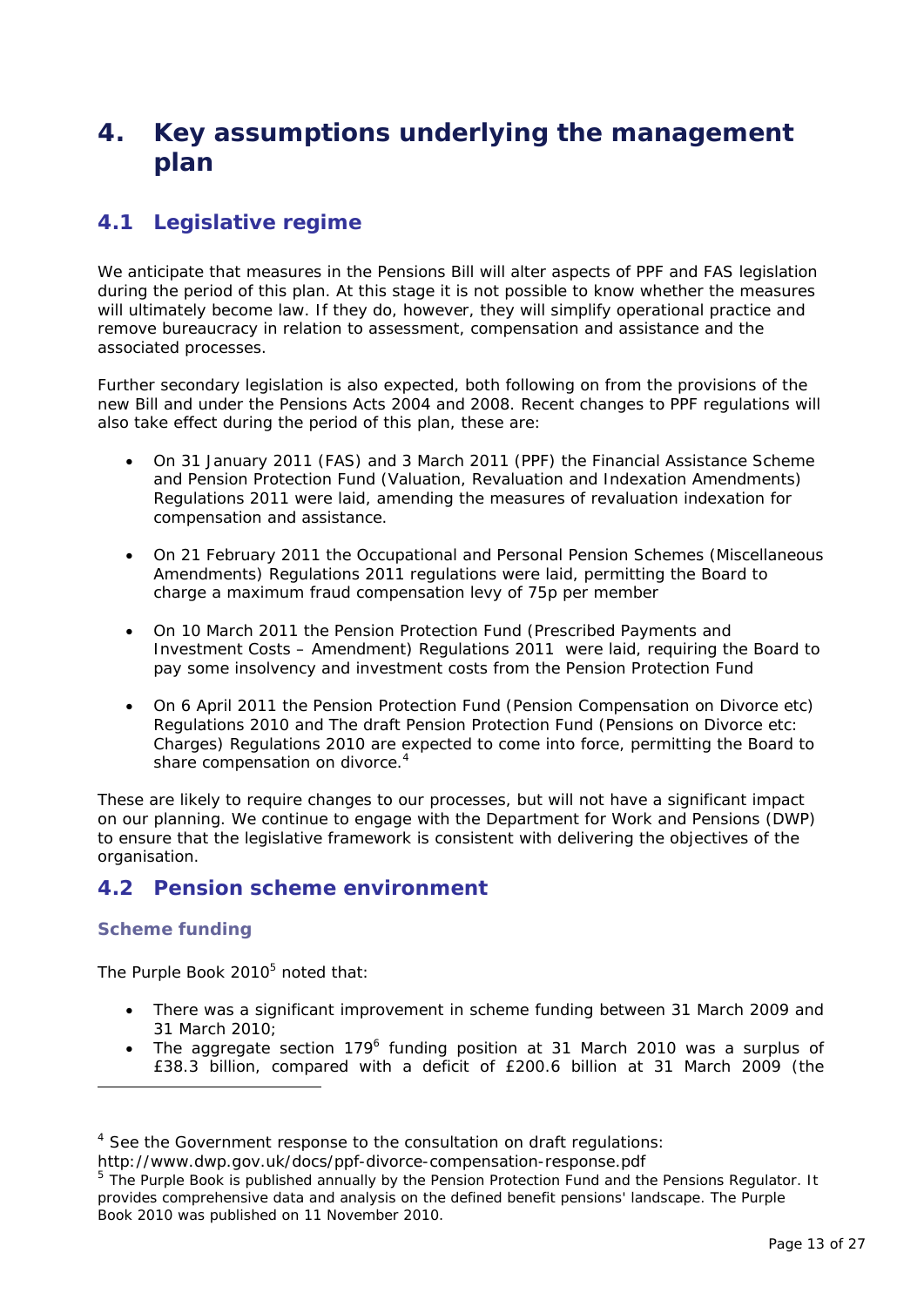aggregate funding ratio rising from 80 per cent to 104 per cent). The improvement reflected a recovery in equity markets, rise in bond yields, rise in deficit reduction contributions encouraged by the pension protection system, and change in actuarial assumptions;

- 57 per cent of eligible defined benefit (DB) schemes were in deficit at 31 March 2010 and had an aggregate s179 deficit of £49 billion (at 31 March 2009 the corresponding figures were 85 per cent and £217 billion);
- Schemes in surplus had a total s179 surplus of £87 billion, compared to £16 billion at 31 March 2009.

The PPF7800 index shows that by 31 December 2010 market movements had resulted in a small deterioration in the aggregate surplus to £22 billion (102 per cent funding ratio).

The factors driving the value of assets of DB schemes at a given time are:

- market fluctuations in asset values
- the return on investment markets, and
- the choice of asset allocation.

The factors driving the change in the value of pension scheme liabilities are:

- bond yields
- changes in estimated pricing in the bulk annuity market (the Board of the PPF is responsible for keeping the assumptions for s179 valuations in line with such estimated pricing)
- inflation, and

-

longevity assumptions.

With all these factors changing, total deficits are very volatile. The Purple Book 2010 showed that since January 2003 market movements and changes in assumptions have resulted in a variation in the s179 aggregate balance of around £358 billion with the largest surplus of £149 billion (121 per cent funding ratio) in June 2007 and the largest deficit of £209 billion (79 per cent funding ratio) in March 2009. Changes in actuarial assumptions in March 2008 and October 2009 improved scheme funding by around £50 billion and £75 billion respectively.

<sup>&</sup>lt;sup>6</sup> A section 179 valuation determines a scheme's funding position in accordance with section 179 of the Pensions Act 2004.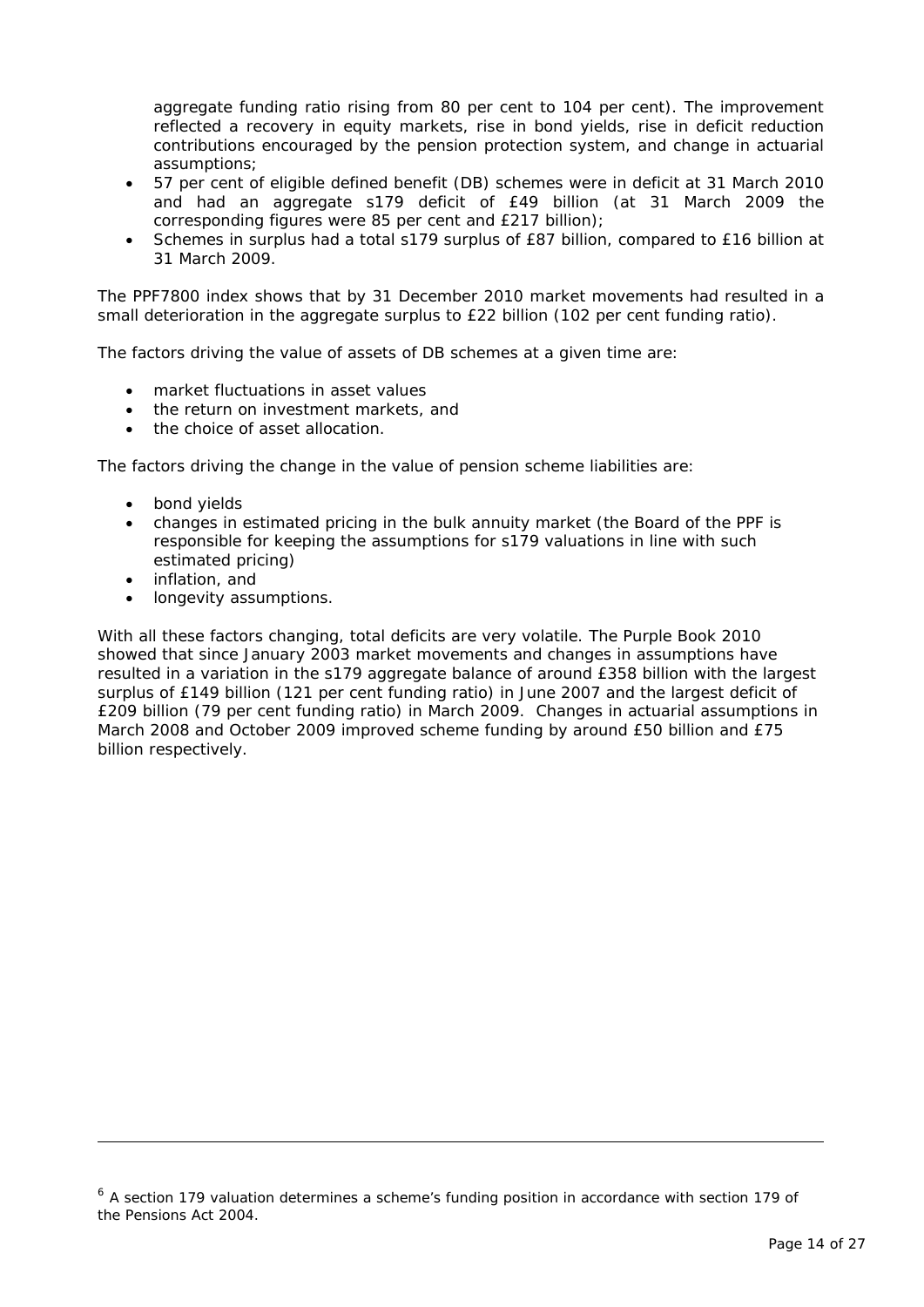

**Chart 1: Estimated s179 aggregate balance (assets less liabilities) of PPF eligible pension schemes** 

#### **Closure to new members and accruals**

The proportion of schemes open to new members and new accrual continues to decline. Purple 2010 showed that 18 per cent of DB and DB parts of hybrid schemes were open to new members and new accrual while 58 per cent were closed to new members and 21 per cent to future accrual. Although this year's figures for DB and hybrid schemes show a large shift from open schemes to closed schemes with the percentage in open schemes falling from 27 per cent to 18 per cent, this movement is strongly influenced by our improved information on hybrid status. A number of hybrid schemes which would have been classed as open using last year's methodology are now classed as closed this year.

To get a more accurate picture of trends by excluding hybrid schemes, the percentage of open schemes fell to 21 per cent from 22 per cent in 2009, and 33 per cent as recently as 2007. The number closed to new accrual rose from 20 per cent in 2009 to 23 per cent in 2010 while the percentage closed to new members fell from 55 per cent to 54 per cent.

Open schemes tend to be relatively large in terms of membership. In Purple 2010, 34 per cent of DB and hybrid scheme memberships were open to new members, 60 per cent were closed to new members and only 5 per cent were closed to future accrual. Excluding hybrid schemes, 38 per cent were open, unchanged on 2009, but down from 55 per cent in 2007.

#### **Asset allocation**

Purple 2010 data show a further continuation of trends seen in recent years: a falling equity allocation and rising allocations to bonds and 'other investment'; within equities, rising overseas and falling UK allocations; and within bonds, rising corporate bond and falling government allocations. In other words schemes continue to de-risk and diversify their portfolios:

- The equity allocation as a proportion of total scheme assets fell to 42.0 per cent from 46.4 per cent in 2009. Meanwhile, the share of gilts and fixed interest increased to 40.4 per cent from 37.1 per cent in 2009.
- The share of 'other investments' rose from 4.5 per cent to 5.4 per cent.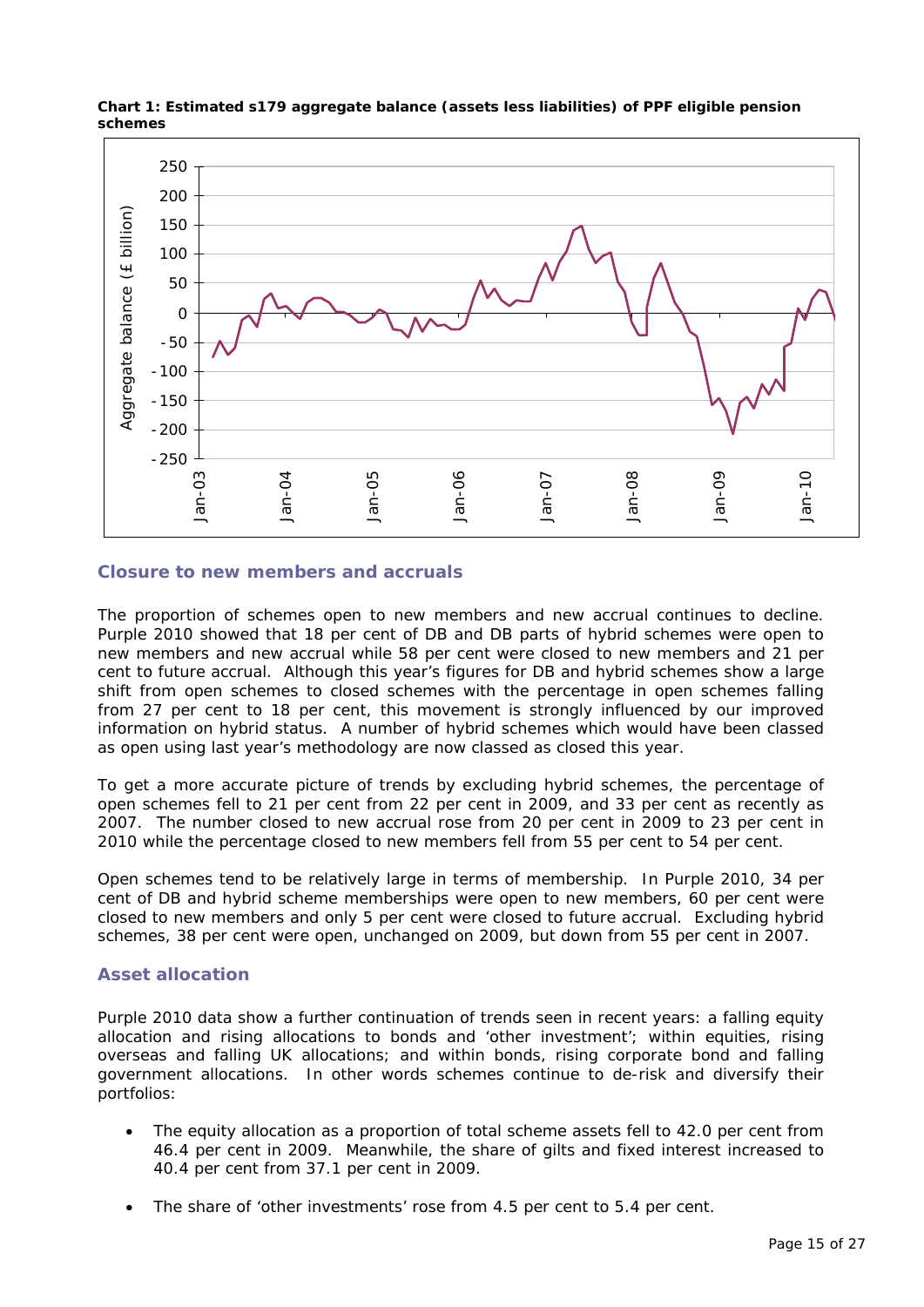- The overseas share in total equities rose from 53.8 per cent in 2009 to 55.3 per cent in 2010, the UK share falling from 44.2 per cent to 40.1 per cent. The share of unquoted equities increased from 1.9 per cent in 2009 to 4.4 per cent in 2010.<sup>7</sup>
- Within gilts and fixed interest, the corporate share rose from 38.3 per cent in 2009 to 42.2 per cent in 2010. Meanwhile, the share of government fixed interest fell from 29.0 per cent to 24.6 per cent. The index-linked share rose slightly after a decline in 2009.

Movements in asset shares reflect both movements in relative asset prices and decisions to allocate more or less to particular asset classes. Flow data from the Office of National Statistics show that, since the third quarter of 2003 there have only been three quarters of net investment in equities and only five quarters of net disinvestment in gilts and fixed interest.

Pension schemes are also increasingly favouring Liability Driven Investment (LDI) strategies. These usually rely on fixed income and derivative products as a means of hedging inflation and interest rate risk. The NAPF reported that 26 per cent of schemes it surveyed were implementing an LDI strategy in 2009, up from 23 per cent in 2008. Furthermore, 45 per cent of schemes had considered adopting an LDI strategy.

The PPF published a Consultation Document "The Pension Protection Levy: A New Framework", in October 2010. In Annex D it was concluded that the introduction of investment risk as a factor in the new risk-based levy formula would not affect schemes investment strategies to a significant degree. To the extent that the new formula would change schemes' optimal asset allocation, the largest effect would be on schemes whose levy was not capped but with weak employer's covenant. These schemes would have the most incentive to pursue lower risk investment strategies as a result of the new formula.

### **Other elements of risk reduction**

-

The total number of recognised contingent assets (CAs) put in place by scheme sponsors has risen by 16 per cent, from approximately 620 for the 2009/10 levy year to 720 for 2010/11. Meanwhile, schemes in the Purple 2010 dataset had by 7 April 2010 certified approximately £29.1 billion of deficit reduction contributions (DRCs) to reduce deficits for the 2010/11 levy year. This represents an increase on the £26.5 billion certified for the previous levy year.

The Pension Regulator's scheme funding regime is important in reducing PPF risk. In the third tranche of recovery plans, covering schemes with valuation dates between 22 September 2007 and 21 September 2008, the average recovery plan length was 8.2 years with technical provisions 113 per cent of s179 liabilities (compared with 6.2 years and 119 per cent in tranche 2 and 8.9 years and 108 per cent in tranche 1). $8$ 

Buy-out and buy-in transactions provide schemes with the opportunity to remove risk relating to all or part of their liability. Under a buy-out deal, a scheme transfers its entire liability to an insurer in exchange for all scheme assets. Insurers tend to require assets significantly in excess of scheme liabilities to compensate for the risk transferred. Buy-in deals are effectively partial buy-outs where the insurance policy is a scheme investment.

 $7$  These do not sum to 100 per cent in 2009 and 2010 due to rounding.

<sup>8</sup> http://www.thepensionsregulator.gov.uk/docs/scheme-funding-analysis-2009.pdf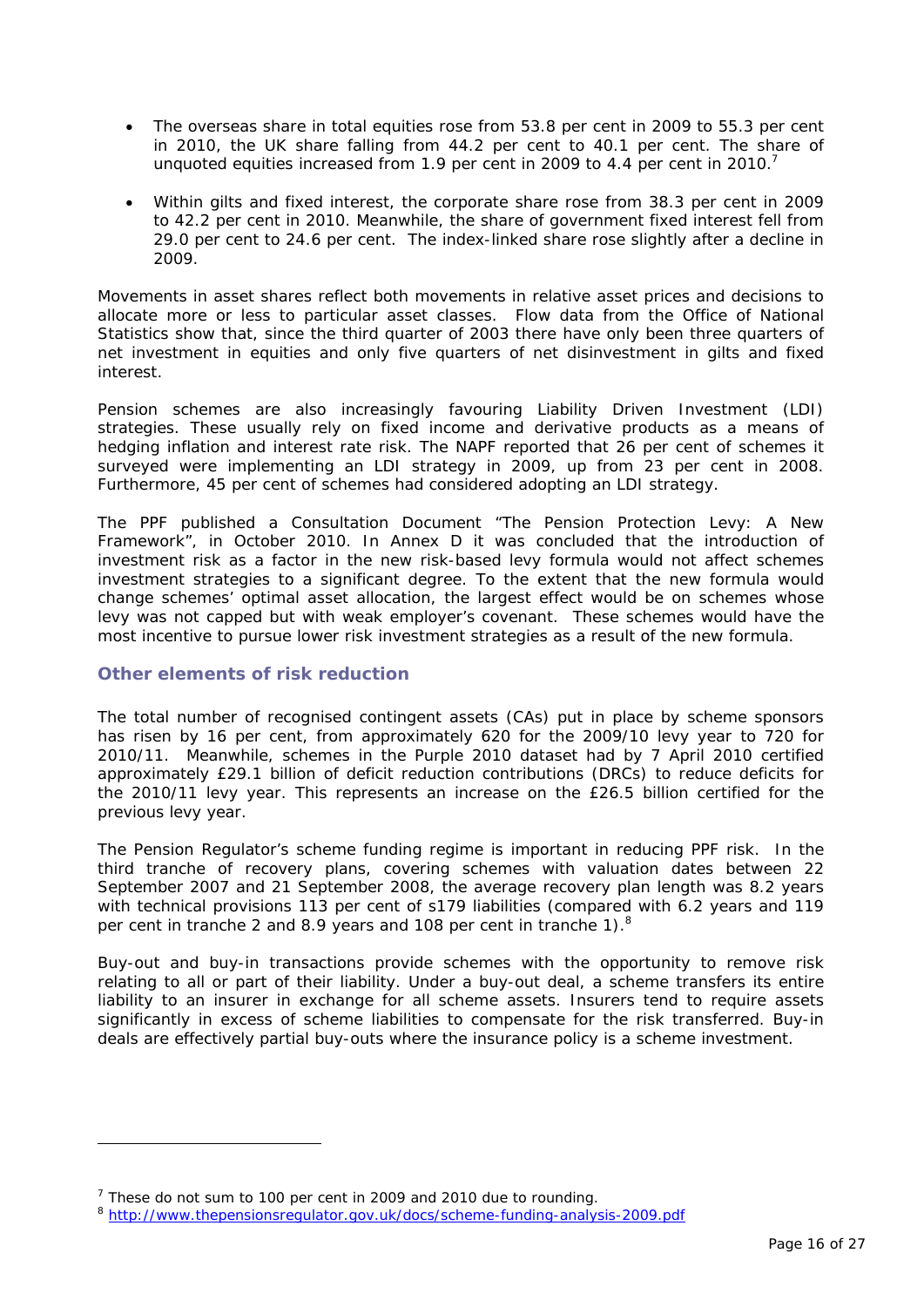The value of liabilities insured in buy-out and buy-in deals was lower in 2009 (£3.7 billion) than 2008 (£7.9 billion), in part due to poorer scheme funding.<sup>9</sup> Volumes appear to have picked up in 2010, however, with £3.3 billion transacted in the first six months.<sup>10</sup>

While both longevity swaps and buy-in/buy-out can mitigate the risk of greater than expected life expectancy, under the former there is no transfer of the underlying scheme assets to a counterparty. Longevity swaps entail the pension scheme exchanging fixed payments for cashflows that vary in accordance with the longevity experience of a reference population (either the named scheme members or a wider sample).

Interest and participation in the longevity market has grown significantly in 2009 and 2010. Total liabilities of £7.1 billion were hedged in the year to June 2010, with the majority of deals relating to larger schemes and pensioner liabilities.<sup>11</sup> The set of providers, including both banks and insurers, has grown simultaneously.

#### **Corporate insolvency**

The recession resulted in a large rise in the total level of corporate liquidations in England and Wales, from 3,241 at a quarterly rate in the first quarter of 2008 to a peak of 5,041 in the second quarter of 2009, an increase of 56 per cent. Since the second quarter of 2009, economic recovery has resulted in a 21 per cent fall in the level of liquidations. Unusually, company liquidations started falling a quarter earlier than the first quarter of positive economic growth.

In the 12 months ending September 2010, around 0.8 per cent of companies went into liquidation, compared with a recession peak of 0.9 per cent and a pre-recession trough of 0.6 per cent. In the latest recession, the insolvency rate rose by 50 per cent while in the early-1990s recession it more than doubled. A number of reasons have been advanced to explain the much smaller rise in the insolvency rate in the latest, more severe recession. These include the exceptionally low level of interest rates in the latest recession, greater forbearance on the part of banks particularly with companies finding it easier to make interest payments, tax deferral initiatives by the tax authorities, more flexible workforces, and the different nature of the company sector (the number of companies being 2.2million compared with 0.9 million in the early 1990s).

-

<sup>&</sup>lt;sup>9</sup> 'Pension Buyouts 2010', Lane Clark & Peacock, May 2010

<sup>10 &#</sup>x27;Buy-outs, Buy-ins and Longevity Hedging: Q2 2010 Update', Hymans Robertson, August 2010<br><sup>11</sup> 'Buy-outs, Buy-ins and Longevity Hedging: Q2 2010 Update', Hymans Robertson, August 2010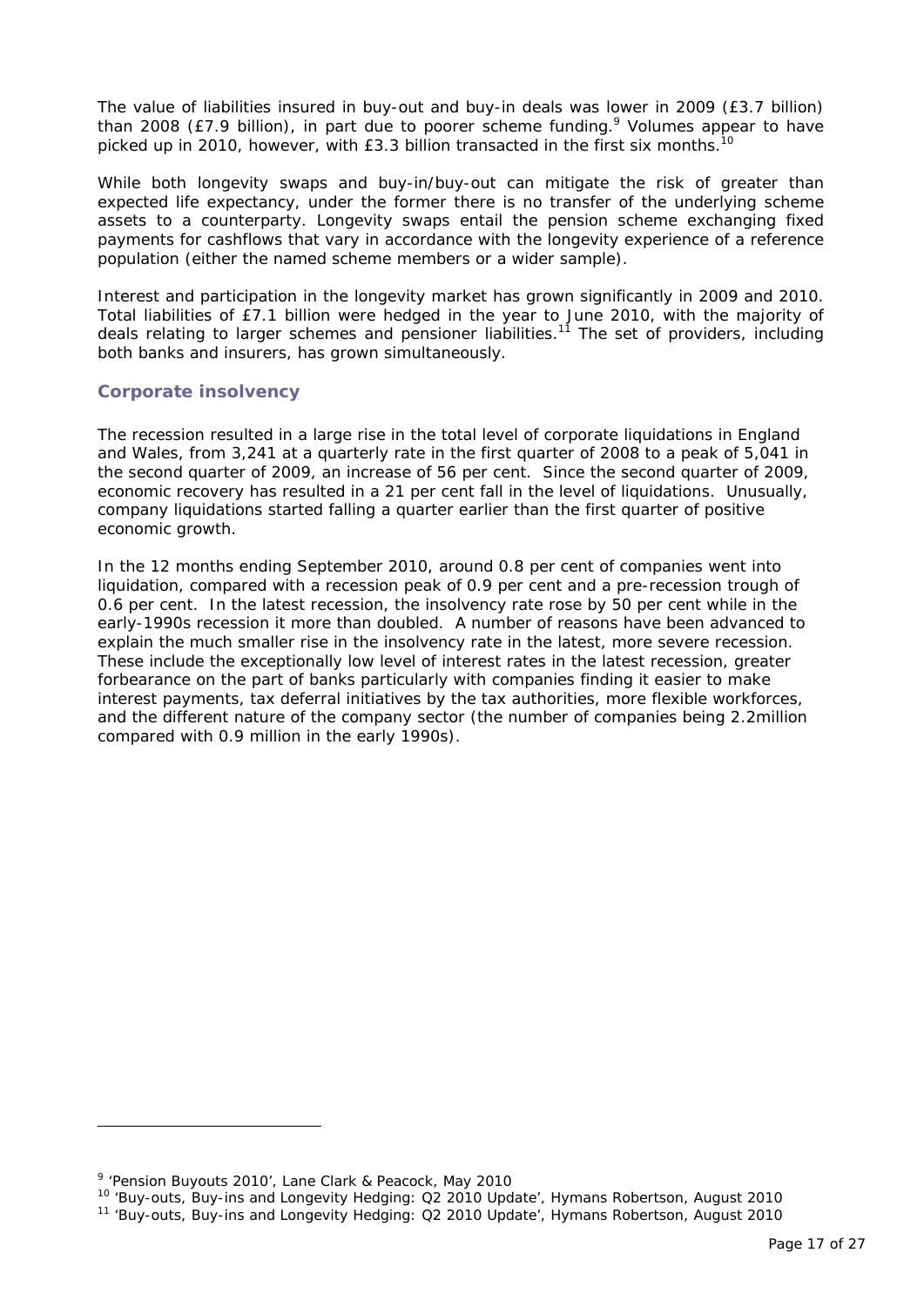**Chart 2: UK corporate insolvencies and GDP growth** 



The universe of sponsoring employers for PPF-eligible DB schemes is only a small part of the total universe of UK companies (around 16,000 compared with approximately 2.2 million). The composition of the two universes differs as DB schemes are generally associated with larger, older companies, and there is a heavier weighting towards the manufacturing sector. However, the number of schemes (or parts of schemes) entering assessment shows a broadly similar picture to whole economy insolvencies with a peak in Q1 2009 and a fall of 24 per cent in the year to Q1 2010.

### **4.3 Updated universe assumptions**

-

Based on the above, the following baseline assumptions about the progression of the DB universe enable forecasts to be made for future headcount and resource needs, e.g. the number of assessment team members and the costs of compensation administration.

These assumptions themselves represent our best estimate of the volumes of schemes and members going through the assessment period and are not<sup>12</sup> set as a target within in the business plan. Some of the figures are inherently unpredictable: the economic climate will affect the number of insolvencies and cases entering an assessment period, which will in turn affect our capacity to complete scheme assessment periods. There is therefore naturally a range of potential figures for these assumptions alongside the best estimates published in the table below; for example, our modelling outputs have demonstrated a range of between 90 and 200 cases entering assessment in 2011/12.

A scheme may leave the assessment period by a number of means, whether by transfer to the PPF, buy-out, or rescue; the resource requirement is similar in all such routes.

<sup>&</sup>lt;sup>12</sup> With the exception of cases completing assessment, and FAS schemes completing winding-up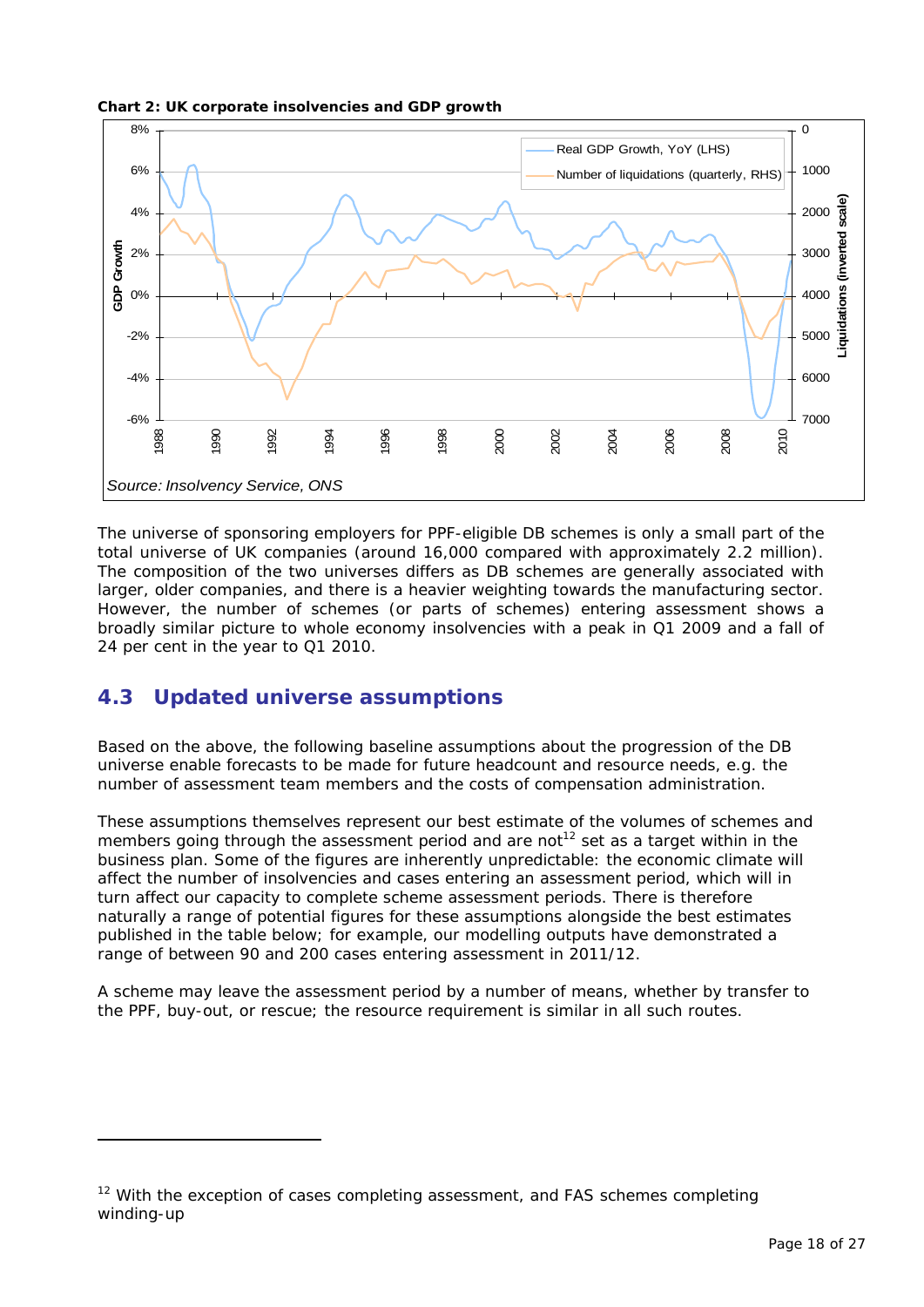| <b>Estimates for March years</b><br>ending:                                                                         | 2010/2011 | 2011/2012 | 2012/2013 | 2013/2014       |
|---------------------------------------------------------------------------------------------------------------------|-----------|-----------|-----------|-----------------|
| Receipt of notices of qualifying<br>insolvency events from<br>insolvency practitioners or<br>trustees <sup>13</sup> | 3000      | 2000      | 1700      | 1700            |
| New cases entering assessment<br>in the year <sup>14</sup>                                                          | 162       | 130       | 120       | 120             |
| Cases transferred to the PPF                                                                                        | 133       | 140       | 145       | 145             |
| Cases leaving assessment by<br>other means                                                                          | 37        | 15        | 15        | 15              |
| <b>Total cases</b><br>completing assessment                                                                         | 170       | 155       | 160       | 160             |
| Number of cases in assessment<br>at year end                                                                        | 335       | 320       | 280       | 240             |
| Number of members in<br>assessment at year end                                                                      | 187,000   | 173,500   | 155,000   | 143,500         |
| Cumulative members in<br>compensation <sup>15</sup>                                                                 | 72,000    | 136,000   | 243,500   | 307,000         |
| Assets under management                                                                                             | £6,330m   | £9,690m   | £14,253m  | £18,855m        |
|                                                                                                                     |           |           |           |                 |
| Number of FAS2 qualifying<br>schemes winding-up                                                                     | 20        | 80        | 160       | 160             |
| Number of FAS1 qualifying<br>schemes winding-up                                                                     | 80        | 140       | $10^{16}$ | 0 <sup>17</sup> |

We assume the total number of FAS qualifying schemes is 1050, roughly half of which are FAS2 schemes which will transfer their assets to Government, and the remainder FAS1 schemes which have bought out benefits with an insurance company where FAS pays out a supplement. Of the annuitized schemes approximately two thirds of these have already wound up. Approximately 16,000 people are now receiving assistance payments. As FAS schemes continue to wind-up over the next three years, over a further 180,000 people could potentially qualify for assistance payments.

-

 $13$  Most insolvency notifications we receive relate to schemes that are ineligible for compensation, (e.g. defined contribution schemes or stakeholder plans). Thus, the ratio of cases accepted into assessment to estimated insolvency notices is very low.

 $14$  A case is our basic unit of work. It can represent a single employer scheme, a multi-employer scheme, a section of a scheme, or a segment of a section of a scheme depending on the underlying scheme structure.

<sup>&</sup>lt;sup>15</sup> 'In Compensation' refers to members both in payment and deferred.<br><sup>16</sup> This figure relates to newly qualifying schemes.<br><sup>17</sup> It is assumed that all FAS1 schemes will be wound up at this point.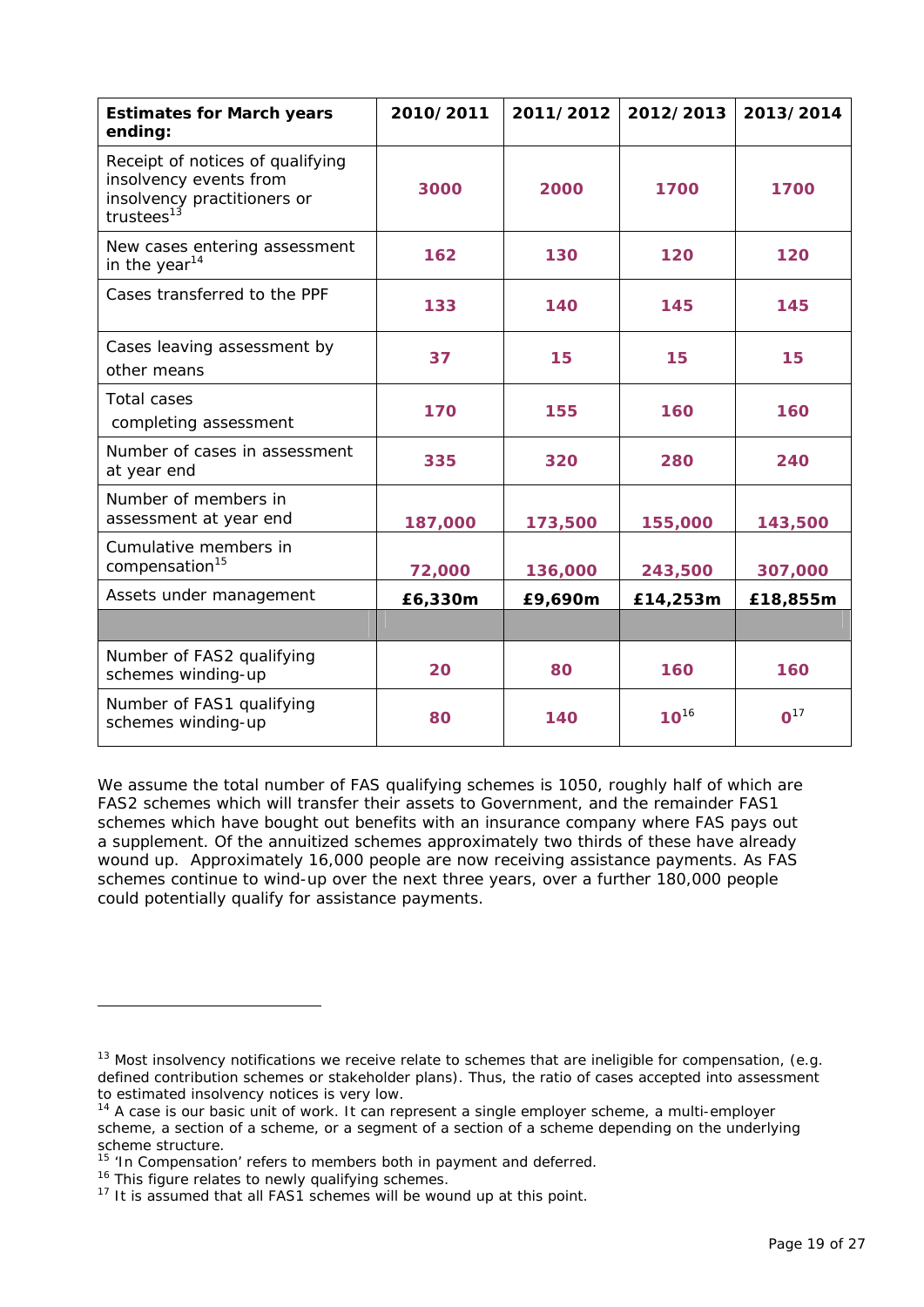## **5. Business Plan 2011/12**

This business plan covers the financial year 2011/12 and sets out how we intend to achieve the strategic objectives set by the Board.

### **5.1 Manage schemes through the assessment and wind-up processes in a timely and efficient manner.**

| Activity/Action                                                                                                                                                                | <b>KPI/Milestone</b>                                                                                                                                                                                                                                                                                                                         |  |  |  |  |
|--------------------------------------------------------------------------------------------------------------------------------------------------------------------------------|----------------------------------------------------------------------------------------------------------------------------------------------------------------------------------------------------------------------------------------------------------------------------------------------------------------------------------------------|--|--|--|--|
| Continue working with trustees<br>and advisors to move schemes<br>through the assessment and wind-<br>up processes as quickly as possible<br>to provide certainty for members. | 155 PPF schemes to complete assessment by end<br>1.<br>of March 2012.<br>Have robust project plans in place for a minimum<br>2.<br>of a further 160 PPF schemes to complete<br>assessment by end March 2013.<br>Transfer 80 FAS2 schemes to Government by end<br>3.<br>of March 2012.<br>Wind up 140 FAS1 schemes by end of March 2012<br>4. |  |  |  |  |
| Pay the right people the right<br>amount at the right time                                                                                                                     | Errors and undue delays to payments should be<br>5.<br>less than 0.5 per cent of total payments.                                                                                                                                                                                                                                             |  |  |  |  |
| Implement the Government's<br>changes to use consumer prices<br>indexation (CPI) as the basis for<br>revaluing and indexing payments<br>made by PPF and FAS.                   | This new approach will be implemented and<br>6.<br>members notified following the revaluation and<br>indexation changes due 31 March 2011 and 1<br>January 2012 respectively.                                                                                                                                                                |  |  |  |  |
| Implement a process to achieve<br>equalisation of compensation for<br>GMP by end of March 2012                                                                                 | Provide equalisation guidance for schemes in<br>7.<br>assessment by December 2011.<br>Implement process for FAS2 schemes by March<br>8.<br>2012.                                                                                                                                                                                             |  |  |  |  |

### **5.2 Meet our funding target through prudent and effective management of our balance sheet.**

| Activity/Action                                                             | <b>KPI/Milestone</b>                                                                                                                                   |
|-----------------------------------------------------------------------------|--------------------------------------------------------------------------------------------------------------------------------------------------------|
| Achieve a long-term investment<br>return potential of $+1.8$ per cent<br>pa | 1. Continue to implement our programme of new<br>investments; by March 2012 achieve a long-term<br>return potential of $+1.7$ per cent (net of fees).  |
|                                                                             | 2. Throughout the year, identify and implement<br>opportunities to further improve the risk adjusted<br>return on the Fund by 10 per cent beyond plan. |
|                                                                             | 3. Apply new cash flows promptly, and ensure a<br>timely and efficient transition of assets into PPF<br>investment mandates.                           |
|                                                                             | 4. Maximise recovery of assets from insolvent<br>scheme sponsors.                                                                                      |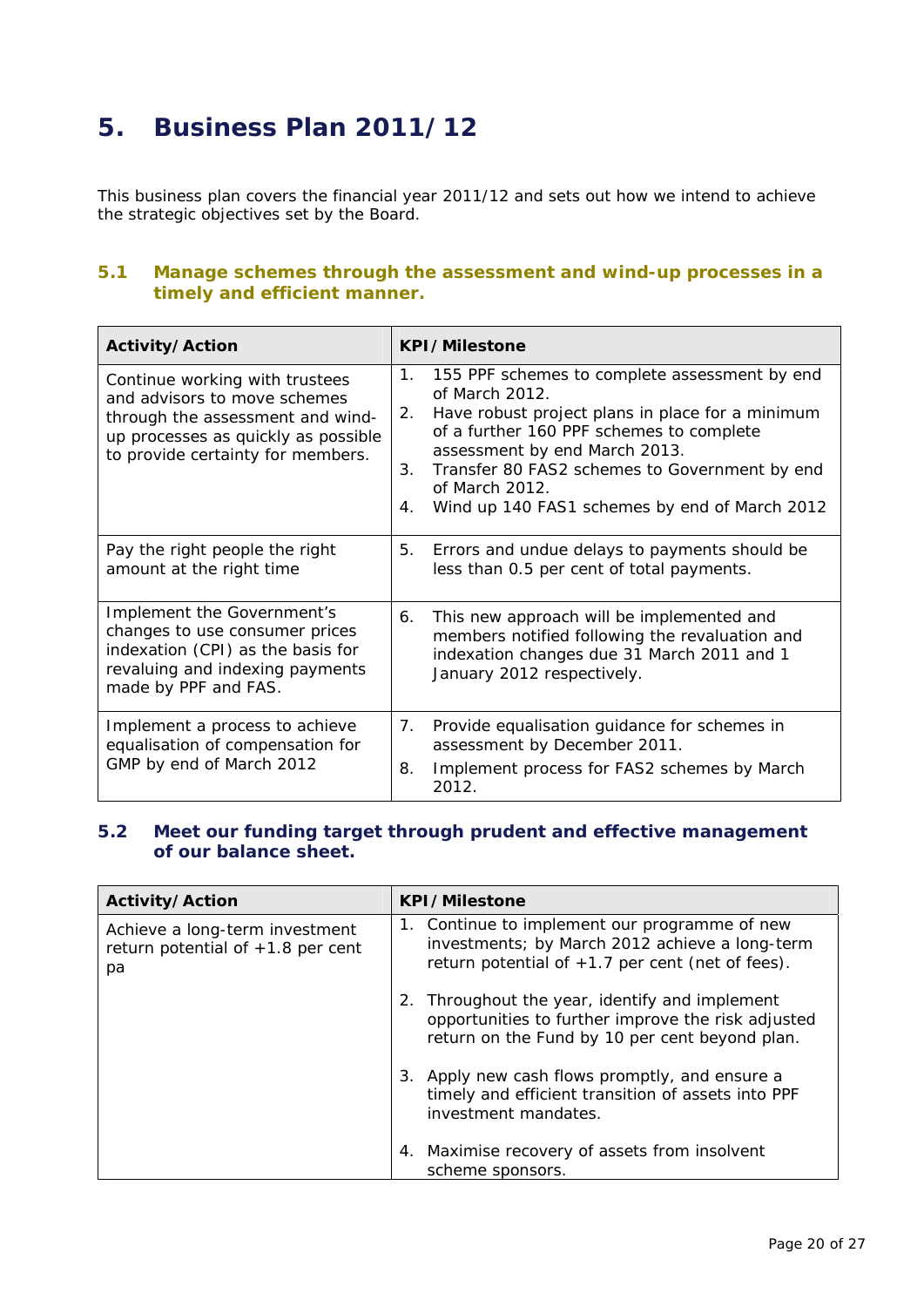| Embed our new Funding strategy | 5. Monitor long-term funding with quarterly Long-<br>Term Risk Model runs and stress-tests.                                                                                                                                           |
|--------------------------------|---------------------------------------------------------------------------------------------------------------------------------------------------------------------------------------------------------------------------------------|
|                                | 6. Report monthly the PPF funding position against<br>the threshold 80 per cent likelihood of achieving<br>our long-term target. Consider relevant risks and<br>controls.                                                             |
| Respond to relevant changes    | 7. Review our hedging strategy in the light of CPI<br>indexation by June 2011, to be implemented by<br>March 2012<br>8. Assess the impact of central clearing and make<br>proposals by June 2011, to be implemented by<br>March 2012. |

### **5.3 Set and collect an appropriate levy and allocate it fairly.**

| Activity/Action                               | <b>KPI/Milestone</b>                                                                                                                                                                                   |
|-----------------------------------------------|--------------------------------------------------------------------------------------------------------------------------------------------------------------------------------------------------------|
| Work with stakeholders to ensure              | Publish the Consultation on the rules on which the                                                                                                                                                     |
| the levy provides the resources the           | 1.                                                                                                                                                                                                     |
| PPF needs, while delivering as                | levy will be charged in 2012/13 (including the levy                                                                                                                                                    |
| much certainty as possible for levy           | scaling factor) by end of October 2011, and the                                                                                                                                                        |
| payers on their bills.                        | final rules by end of February 2012.                                                                                                                                                                   |
| Issue schemes with accurate levy              | 2. Invoice 90 per cent of 2011/12 schemes and                                                                                                                                                          |
| bills in a timely and efficient               | collect 90 per cent of the outstanding uncontested                                                                                                                                                     |
| manner.                                       | 2011/12 levy by 31 December 2011.                                                                                                                                                                      |
| Effectively manage the levy                   | 3. Reduce total legacy blocked debt, excluding                                                                                                                                                         |
| interest, review and appeal                   | ongoing PPFO and court cases, below £10M by end                                                                                                                                                        |
| processes.                                    | of March 2012.                                                                                                                                                                                         |
| Set and collect a Fraud<br>Compensation Levy. | 4. Work with tPR to invoice and collect 90 per cent of<br>the 2011/12 FCL by end of March 2012.<br>5. Consider the need for and if required set an<br>appropriate 2012/13 levy by end of January 2012. |

### **5.4 Maintain our reputation by communicating clearly what we do and why.**

| Activity/Action                                                                                                                                             | <b>KPI/Milestone</b>                                                                                                                                                                                                           |
|-------------------------------------------------------------------------------------------------------------------------------------------------------------|--------------------------------------------------------------------------------------------------------------------------------------------------------------------------------------------------------------------------------|
| Maintain a proactive and<br>integrated communications and<br>stakeholder engagement<br>programme aimed at supporting<br>the delivery of the PPF's strategic | 1. At least 80 per cent of stakeholders agree that the<br>PPF communicates effectively through all<br>communication channels.<br>2. At least 80 per cent of stakeholders are aware of,<br>and understand, their main roles and |
| objectives.                                                                                                                                                 | responsibilities in relation to the PPF.                                                                                                                                                                                       |
| Operate effective points of<br>customer contact to ensure that<br>high standards of service are<br>delivered and sustained.                                 | 3. 80 per cent of respondents that contact the<br>Stakeholder Support Team, Capita and D&B feel<br>that they are handled in a professional way.                                                                                |
| Maintain an integrated and<br>proactive internal communication<br>strategy.                                                                                 | 4. 80 per cent of staff feel that the internal<br>communications plan achieves its objectives.                                                                                                                                 |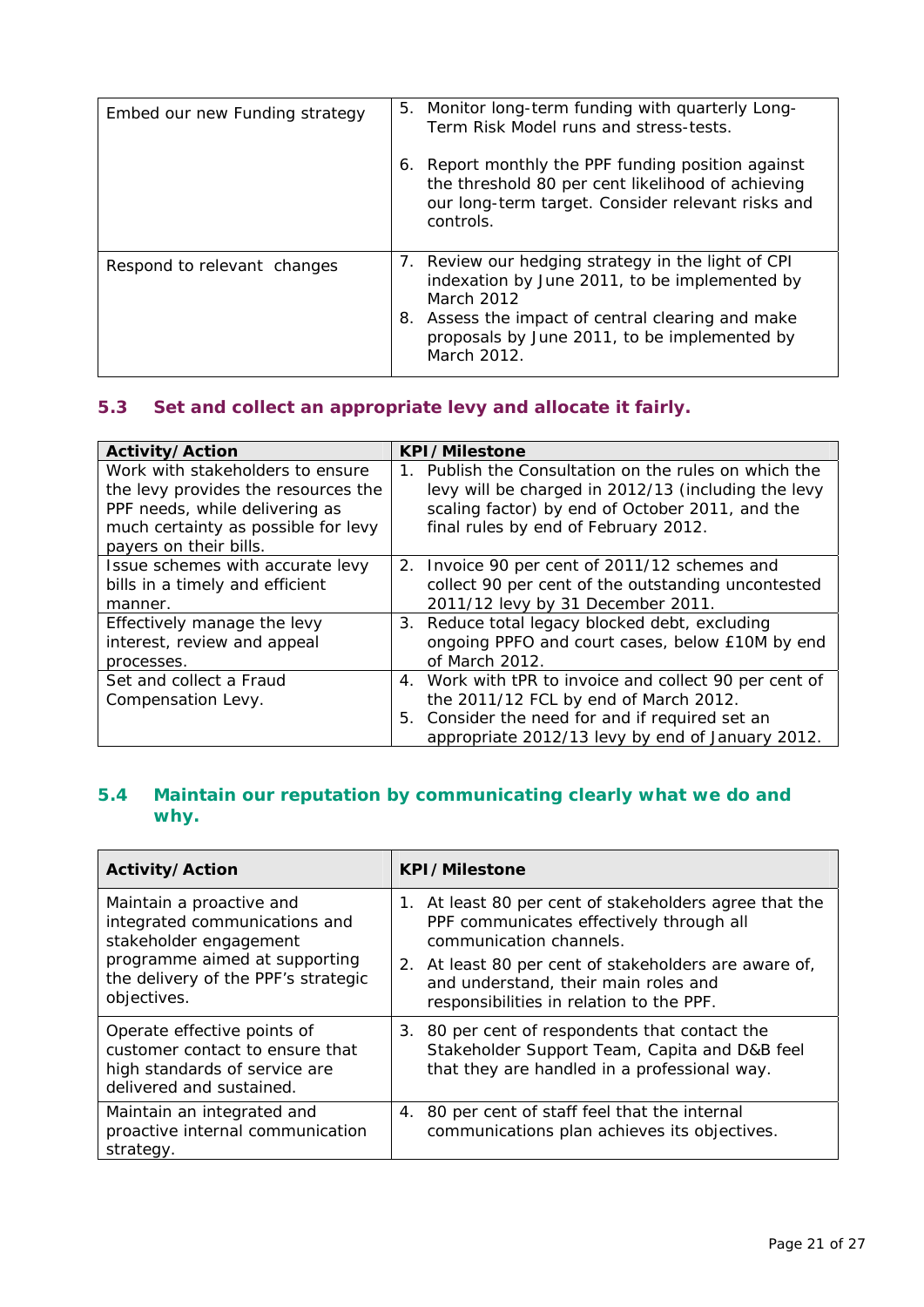### **5.5 Be an efficient and effective organisation where staff are recognised and valued.**

| Activity/Action                                                                                                                                                                     | <b>KPI/Milestone</b>                                                                                                 |  |  |  |  |
|-------------------------------------------------------------------------------------------------------------------------------------------------------------------------------------|----------------------------------------------------------------------------------------------------------------------|--|--|--|--|
| Performance Development Process<br>evolved, with people<br>understanding their performance<br>in terms of objectives and<br>competencies                                            | 1. Performance Reviews completed by June 2011.                                                                       |  |  |  |  |
| Staff recognition scheme rewards<br>performance against our values<br>and new ways of working.                                                                                      | 2. Monthly awards to identify staff making<br>exceptional contributions to promotion of PPF<br>values. <sup>18</sup> |  |  |  |  |
| Modular Leadership course rolled<br>out to support new ways of<br>working i.e. Leaders taking<br>responsibility for efficiency and<br>ensuring people are valued and<br>recognised. | 3. All line managers identified for the course to<br>attend by March 2012.                                           |  |  |  |  |
| Be an efficient organisation and<br>operate within the budgets<br>outlined in this plan, delivering the<br>savings set out.                                                         | 4. Deliver agreed savings.                                                                                           |  |  |  |  |

### **5.6 Maintain effective risk management in all areas of PPF business.**

| Activity/Action                                           | <b>KPI/Milestone</b>                                                                                       |  |  |  |  |
|-----------------------------------------------------------|------------------------------------------------------------------------------------------------------------|--|--|--|--|
| Enhancement of the Financial Risk<br>Management Framework | 1. Approve enhanced Financial Risk Management<br>policy and practices by end of June 2011.                 |  |  |  |  |
|                                                           | 2. Implement enhanced Financial Risk Management<br>systems by end of March 2012.                           |  |  |  |  |
| Maintain effective financial risk<br>management           | 3. Review investment operational risks quarterly.                                                          |  |  |  |  |
|                                                           | 4. Monitor financial risks including investment and<br>funding risks monthly.                              |  |  |  |  |
| Maintain effective operational risk<br>management         | 5. Monitor all the risks facing the PPF monthly at Risk<br>Management Committee.                           |  |  |  |  |
|                                                           | Maintain ISO 27001 accreditation to ensure<br>6.<br>effective management of information security<br>risks. |  |  |  |  |

-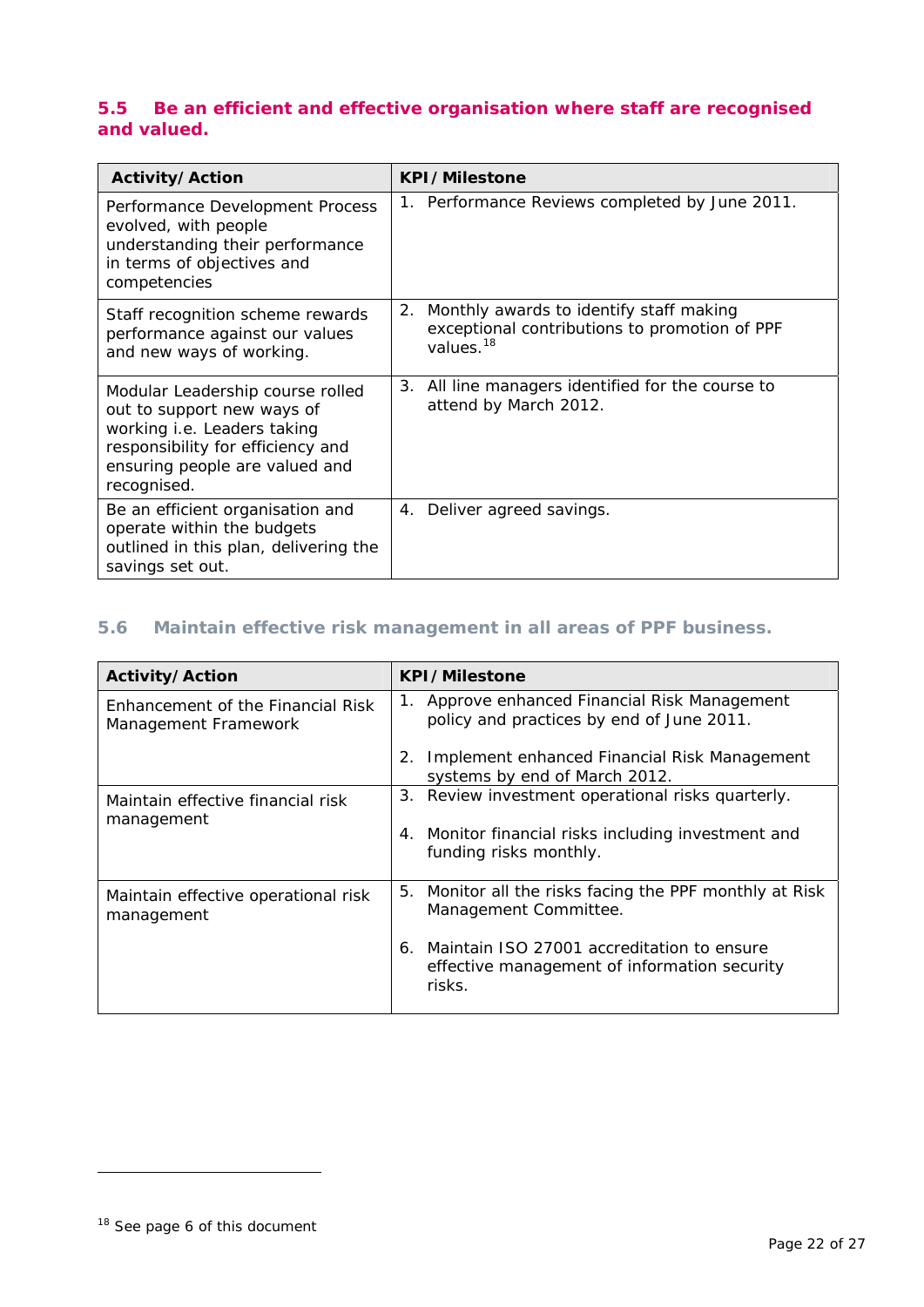## **6. Updated financial plan and budget**

### **6.1 Governance and Funding**

The executive management of the PPF regularly reviews the cost of delivering our objectives, and the impact of current developments on future years' expenditure.

The majority of our operating and capital expenditures are funded by grant in aid drawn down from DWP. Grant in aid is in turn financed by the PPF administration levy raised by DWP on eligible pension schemes.

Where the PPF performs functions in relation to the Financial Assistance Scheme, costs are recovered on a fully absorbed cost basis from DWP. All FAS costs are borne by Government rather than PPF levy payers.

Regulations require certain costs to be charged to the Protection Fund. Recent amendments under The Pension Protection Fund (Prescribed Payments and Investment Amendment) Regulations 2011 transfer costs which had previously been paid out of the Administration Fund to the Protection Fund. These include investment fees, insolvency fees, balance sheet risk management fees, member data management fees and all associated staff costs. The Protection Fund is financed by the protection levy, the transfer of assets from schemes completing the PPF assessment process, and investment returns on the Fund.

These regulations are being introduced because both the Board and DWP agree that it is more appropriate in the long-term for the Protection Fund to bear the costs arising from its investment and financial risk management functions, its insolvency function and its member data management activities since it is the Protection Fund that benefits directly from these activities. Raising funds to cover these costs through the pension protection levy will mean that schemes that are more likely to enter the PPF proportionally pay more of the costs.

Including these costs in the administration levy risks giving an inaccurate view of the costs of running these functions of the Board that are unique  $-$  by making this change the legislation will allow closer scrutiny of the Board's running costs in the administration budget.

### **6.2 Financial Plan**

In respect of its Government-funded FAS functions, the Board of the PPF has participated, with the support of DWP, in the Government's Spending Review 2010 programme. Even in respect of its administration levy funded PPF functions, the Board has incorporated into its budgeting process the programme's principles of reducing wasteful spending and improving the transparency, efficiency and accountability of public services.

The table below gives our view of the resource requirement for the period to 2013/14, the first 3 years of the Government's 4 year Spending Review programme. This shows an overall reduction in costs funded by Government and administration levy payers of 34 per cent compared to the 2010/11 budget. This reflects the operational efficiencies we are working towards with the implementation of the target operating model for PPF assessment process, together with the wind up of the majority of the FAS schemes. It also reflects the change of funding for certain cost categories which will in future be charged directly to the Protection Fund. The costs for the PPF administration levy payers reduce by 29 per cent over this period, while in respect of the Board's FAS functions, the reduction is 47 per cent.

The consolidated PPF and FAS 2010/11 forecast expenditure of £31,580k is expected to be 9per cent lower than budget. PPF still managed to deliver the majority of our short term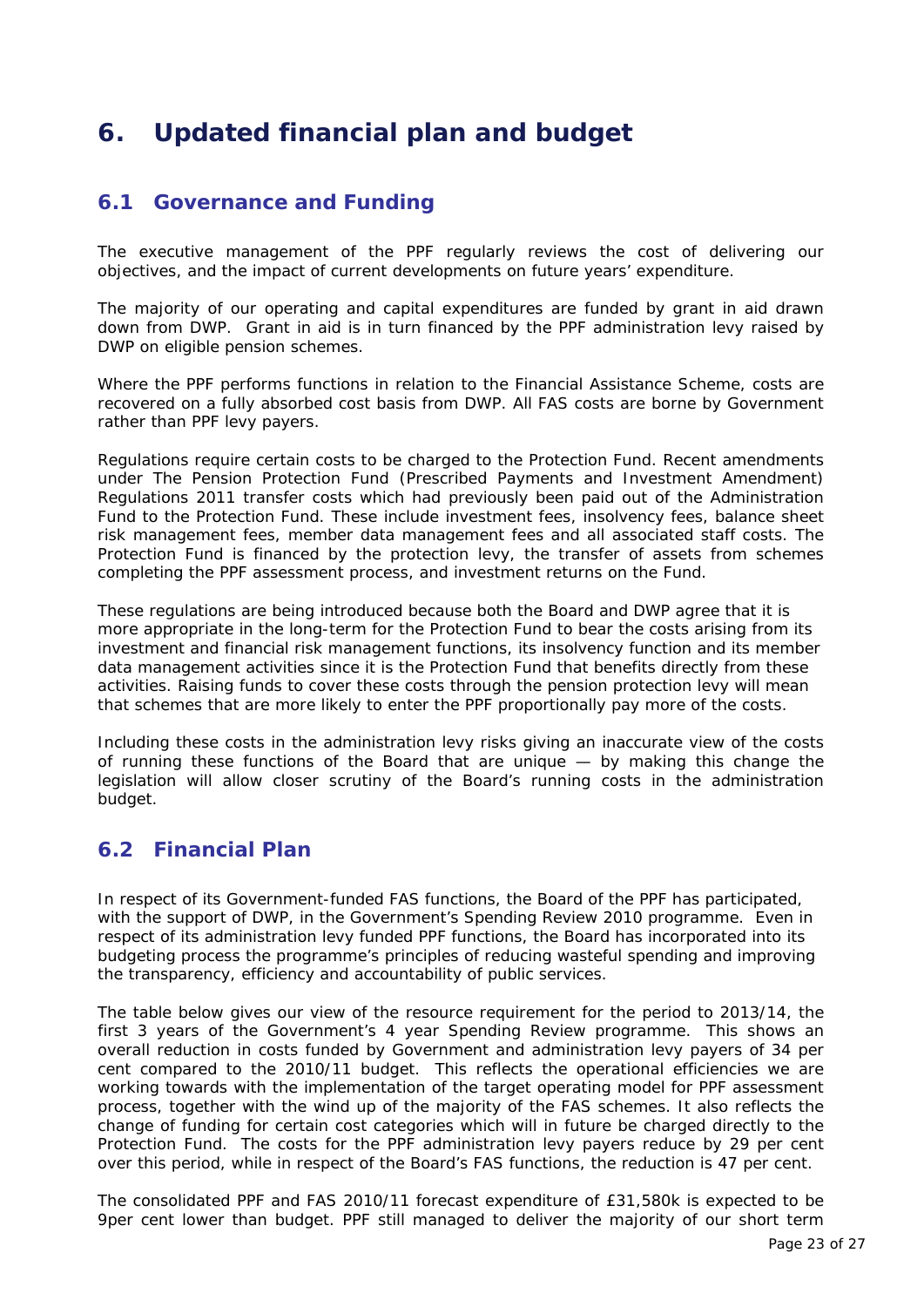objectives and delivered savings through internal efficiency improvements and close cooperation with our outsourcing providers. The spending restrictions and recruitment freezes which were introduced to all public bodies during the year also contributed to this saving.

We have developed budgetary controls and management review activities to manage costs within funding limits. Our costs are driven in a number of areas by events that are difficult to forecast and control, such as insolvencies and legal claims. That is why we have designed the planning process to deliver a "most-likely" case financial forecast, derived largely from the volume assumptions set out in section 4.3.

| <b>All Figures £'000</b>          | <b>Forecast</b> | <b>Budget</b> | <b>Budget</b> | Plan    | Plan      |
|-----------------------------------|-----------------|---------------|---------------|---------|-----------|
|                                   | 2010/11         | 2010/11       | 2011/12       | 2012/13 | 2013/14   |
| Salary and Related Costs *        | 17,340          | 19,550        | 17,560        | 16,600  | 15,200    |
| Training and Recruitment          | 780             | 670           | 880           | 500     | 500       |
| <b>Travel and Meetings</b>        | 220             | 505           | 310           | 300     | 200       |
| Accommodation and General Office  | 2,490           | 2,665         | 2,300         | 2,200   | 1,700     |
| Communication and Publications    | 110             | 315           | 90            | 200     | 100       |
| IT & Telecoms *                   | 2,130           | 2,050         | 2,100         | 1,500   | 1,600     |
| Investment Advisory *             | 750             | 840           | 0             | O       | $\Omega$  |
| General Legal Services *          | 1,270           | 1,300         | 960           | 1,200   | 1,200     |
| Insolvency Professional Fees *    | 730             | 1,000         | $\Omega$      | 0       | $\vert$ O |
| Other Professional Services *     | 420             | 737           | 520           | 500     | 600       |
| Scheme Wind Up Services           | 1,180           | 597           | 1,810         | 900     | 1,000     |
| <b>Member Payroll Services</b>    | 2,140           | 2,061         | 2,250         | 2,400   | 2,500     |
| <b>Other Outsourced Services</b>  | 740             | 850           | 740           | 800     | 800       |
| Depreciation                      | 1,280           | 1,515         | 1,370         | 1,600   | 1,000     |
| <b>Total Resource Requirement</b> | 31,580          | 34,655        | 30,890        | 28,700  | 26,400    |
| <b>Capital Expenditure</b>        | 600             | 1,500         | 1,200         | 900     | 900       |

\* Costs from 2011/12 onwards transferred to the Protection Fund in whole or in part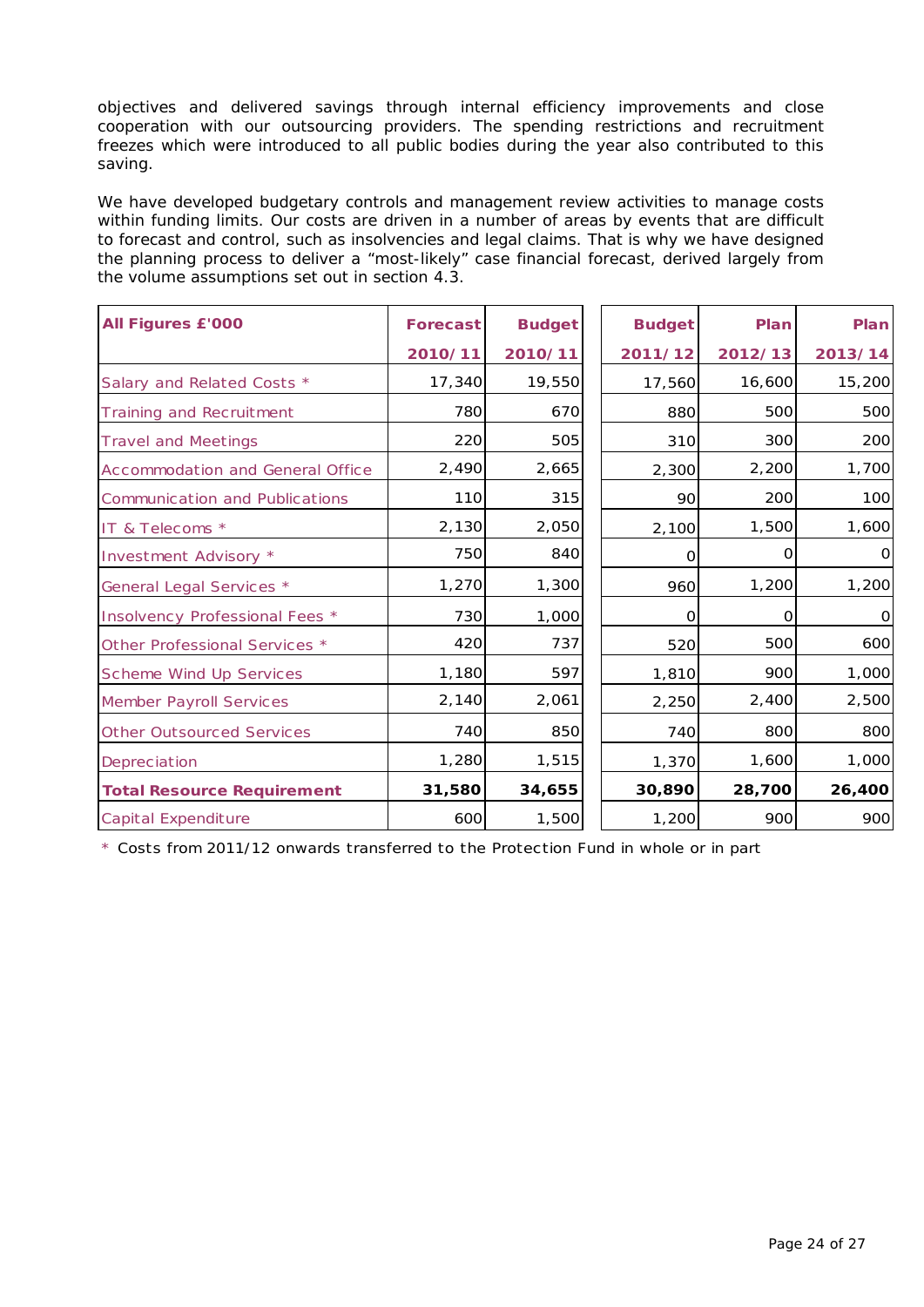The split of the total estimated overhead resource requirement between PPF Administration, FAS Administration and the Protection Fund is set out below.

| <b>All Figures £'000</b>              | Forecast | <b>Budget</b> | <b>Budget</b> | Plan    | Plan         |
|---------------------------------------|----------|---------------|---------------|---------|--------------|
|                                       | 2010/11  | 2010/11       | 2011/12       | 2012/13 | 2013/14      |
| <b>Staff and Related Costs</b>        | 12,750   | 14,165        | 11,160        | 10,800  | 9,900        |
| <b>Other Overheads &amp; Services</b> | 9,440    | 9,830         | 7,270         | 7,400   | 7,200        |
| PPF resource requirement              | 22,190   | 23,995        | 18,430        | 18,200  | 17,100       |
| Capital expenditure                   | 585      | 1,250         | 1,200         | 900     | 900          |
| <b>Staff and Related Costs</b>        | 4,590    | 5,385         | 3,690         | 3,000   | 2,400        |
| <b>Other Overheads &amp; Services</b> | 4,800    | 5,275         | 5,270         | 3,900   | 3,200        |
| <b>FAS resource requirement</b>       | 9,390    | 10,660        | 8,960         | 6,900   | 5,600        |
| Capital expenditure                   | 15       | 250           | 0             | Ο       | $\mathbf 0$  |
|                                       |          |               |               |         |              |
| <b>Staff and Related Costs</b>        | O        | O             | 2,710         | 2,800   | 2,900        |
| Other Overheads & Services            | 0        | 0             | 790           | 800     | 800          |
| <b>Protection Fund requirement</b>    | O        | O             | 3,500         | 3,600   | 3,700        |
| Capital expenditure                   | Ω        | 0             | O             | റ       | $\mathbf{O}$ |

### **6.3 2011/12 Budget**

The £30,890k budget for 2011/12 reflects the resources required to deliver 155 schemes completing the assessment process, £600m levy collection and 220 FAS scheme wind ups and the continued successful implementation of our Statement of Investment Principles.

The budget also reflects the efficiencies which have been introduced and demonstrates how the PPF are delivering value for money. While delivering these objectives the 2011/12 budget has decreased by an overall 11 per cent from the 2010/11 budget total of £34,655k, contributing to a 10 per cent reduction in pay and 12 per cent reduction in non-pay expenditure.

Budgeted capital expenditure for 2011/12 is £1,200k compared with a forecast of £600k for 2010/11. The increase in expenditure is in part due to the deferral of projects originally scheduled for 2010/11. Expenditure in 2011/12 will focus on continued IT systems upgrades and the implementation of a casework system to help improve how we manage schemes through our assessment process.

The salary costs in 2011/12 increase from the forecast for 2010/11 as existing vacancies are filled. This leads on an annualised basis to higher staff costs which are offset by the closure of the FAS Operating Unit as described below. Following delays in recruitment in 2010/11, costs increase for 2011/12 in order to recruit back up to the required levels of staff. Investment in training is planned for in 2011/12 for new and existing staff members as part of the continuous improvement program.

Scheme wind up service costs cover the external costs of our outsourced provider who manages relationships with scheme trustees and advisors though the assessment period in PPF together with FAS costs to wind up schemes and transfer them to our payroll provider. In 2011/12 the increase reflects costs associated with work required to finish the majority of FAS 1 scheme wind up and transfers.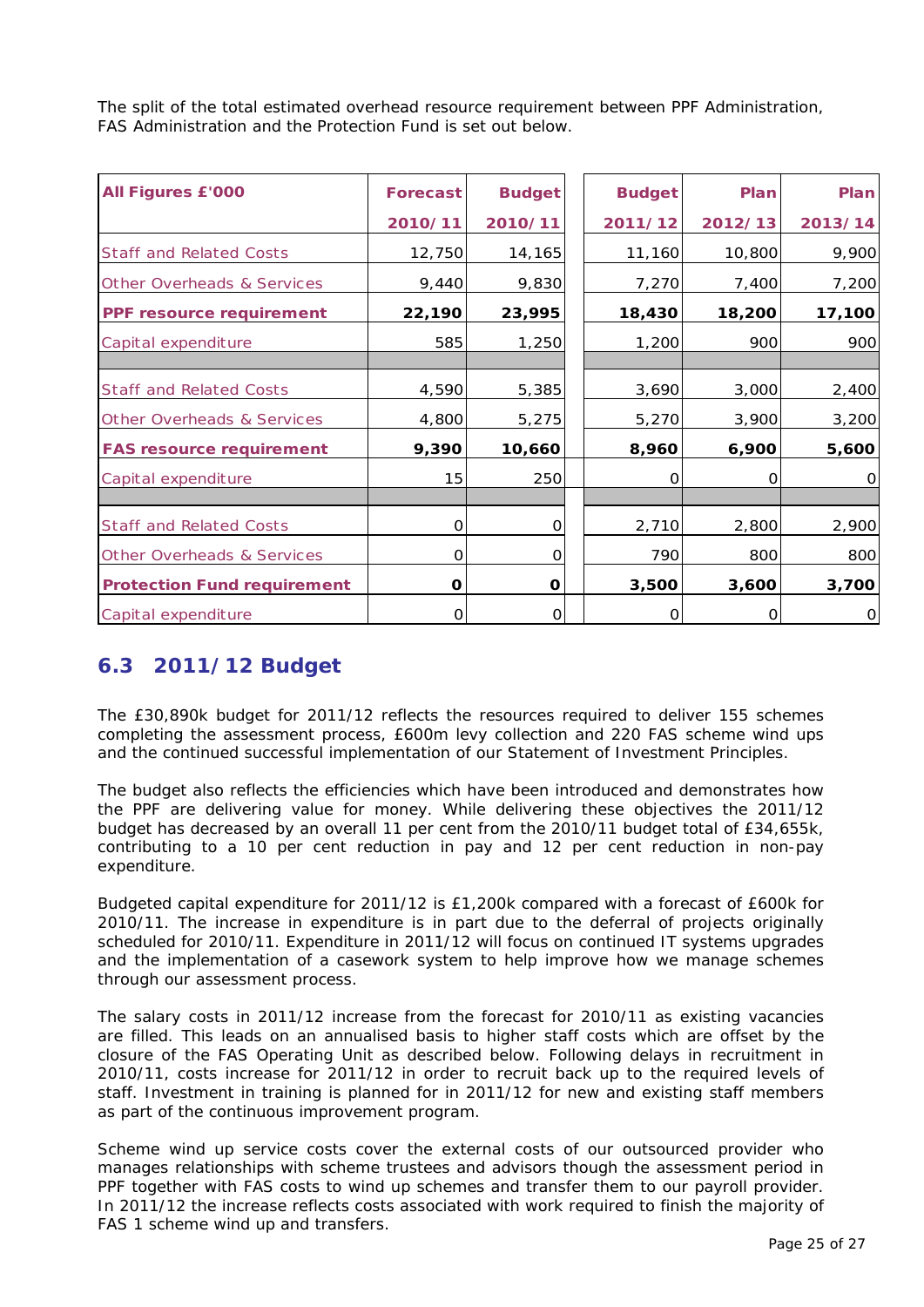The FAS program will continue to deliver the winding up of schemes and transfer them to Capita, our payroll provider in order to pay the FAS pensioners the correct amount of assistance. From July 2011 the FAS Operational Unit in York will no longer operate and PPF will carry out any residual work; this will result in lower staffing costs in 2011/12. There will also be lower accommodation and IT costs as a result. The scheme wind up costs will diminish over this period as more FAS schemes are delivered to Capita; however, this transfer of member records leads to an increase in member payroll services costs.

### **6.4 Expenditure Estimate for the Protection Fund**

For periods up to and including 2010/11, the costs payable directly out of the Protection Fund have been restricted to investment management fees, custodian fees, costs associated with creating and verification of member records and running a member payroll.

As noted in 6.1 above, recent changes to the regulations will enable certain other costs, which were previously paid out of the Administration Fund, to be paid out of the Protection Fund from April 2011.

The table below shows the Board's estimate for 2010/11 for the Protection Fund and estimates of expenditure from 2011/12 onwards.

| <b>Estimates in £'000s</b>             | 2010/11 | 2011/12 | 2012/13 | 2013/14 |
|----------------------------------------|---------|---------|---------|---------|
| Protection Fund Admin Recharge         | 0       | 3,500   | 3,600   | 3,700   |
| <b>Fund Manager and Custodian Fees</b> | 19,700  | 41,300  | 63,700  | 86,000  |
| <b>Professional Fees</b>               | 0       | 12,200  | 4,300   | 4,500   |
| Member Payroll and Admin Fees          | 1,800   | 2,500   | 3,200   | 3,700   |
| <b>Total Estimate</b>                  | 21,500  | 59,500  | 74,800  | 97,900  |

The Fund Manager and Custodian Fees are largely based on assumed values of assets under management displayed in 4.3 whilst the professional fees are driven by advisory projects and activities necessary for the appointment of additional fund managers.

The large estimate for Professional Fees in 2011/12 relates to the costs of enforcing contribution notices for a small number of very large schemes currently in PPF assessment.

Member Payroll Services are largely driven by the volumes of members administered by our outsourced provider. Relevant contracts ensure that unit costs per member decrease as the volume of members increase. Member volumes are also displayed in section 4.3.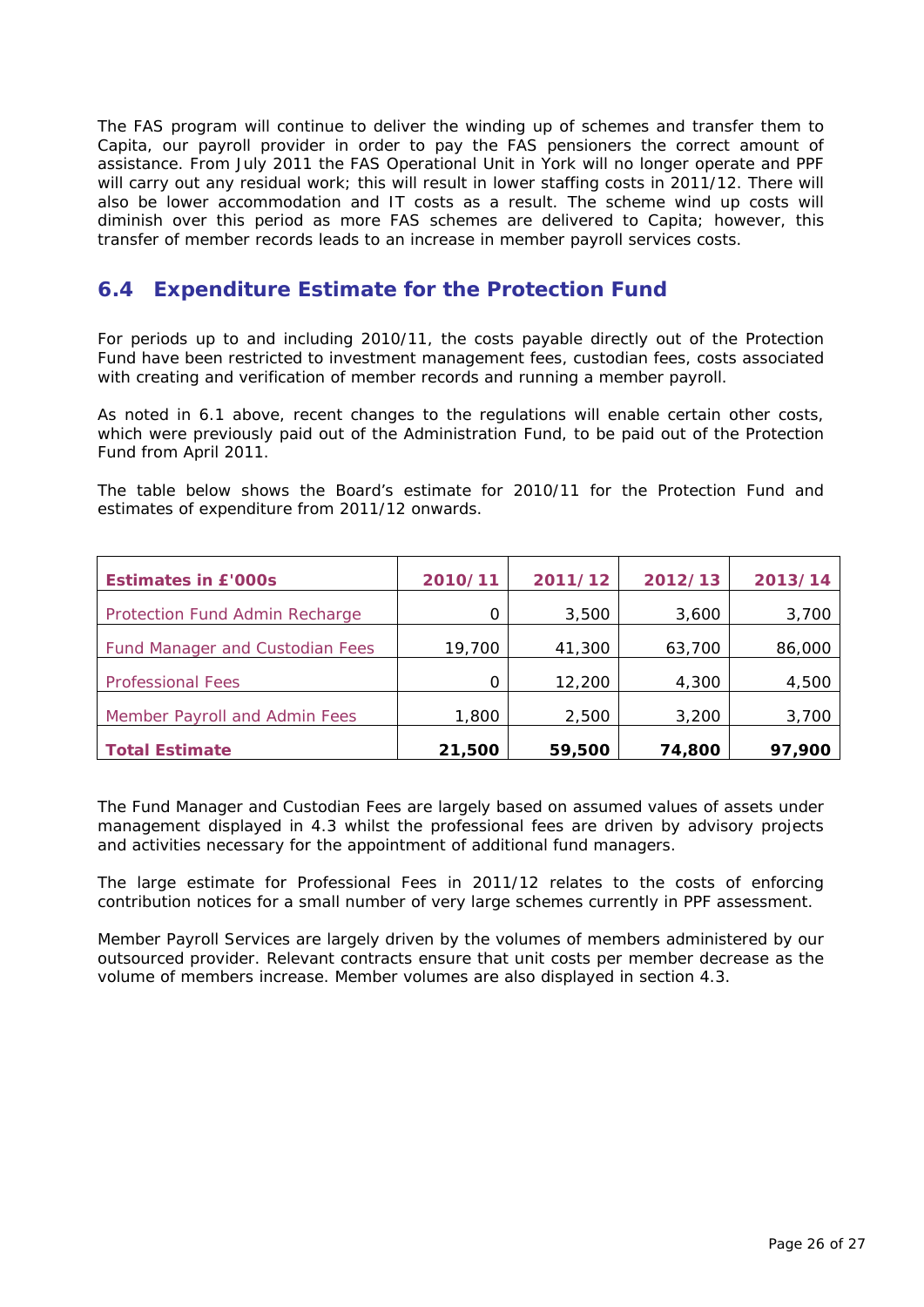## **Further Reading**

For further detail on the PPF and aspects of our strategy, please visit the following pages:

The Pension Protection Fund website http://www.pensionprotectionfund.org.uk

The Purple Book 2010 http://www.pensionprotectionfund.org.uk/Pages/ThePurpleBook.aspx

PPF Long-Term Funding Strategy http://www.pensionprotectionfund.org.uk/DocumentLibrary/Documents/PPF\_Funding\_Strat egy\_Document.pdf

Pension Protection Fund Annual Report & Accounts 2009/10 http://www.pensionprotectionfund.org.uk/DocumentLibrary/Documents/ARA\_0910.pdf

PPF 7800 Index http://www.pensionprotectionfund.org.uk/Pages/PPF7800Index.aspx

Risk Appetite Statement http://www.pensionprotectionfund.org.uk/About-Us/Documents/Risk\_Appetite\_Statement.pdf

The Pensions Regulator website http://www.thepensionsregulator.gov.uk/